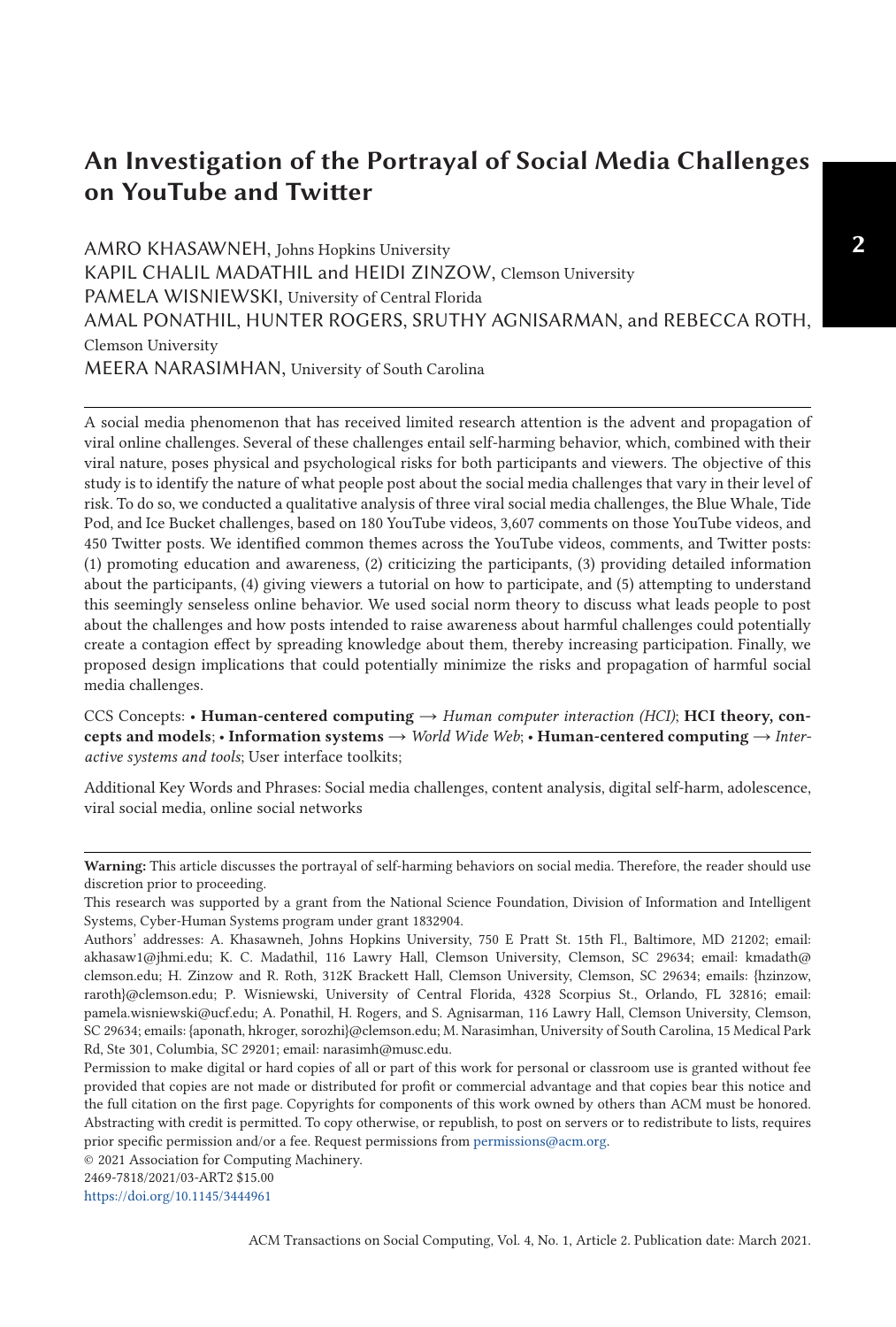### **ACM Reference format:**

Amro Khasawneh, Kapil Chalil Madathil, Heidi Zinzow, Pamela Wisniewski, Amal Ponathil, Hunter Rogers, Sruthy Agnisarman, Rebecca Roth, and Meera Narasimhan. 2021. An Investigation of the Portrayal of Social Media Challenges on YouTube and Twitter. *ACM Trans. Soc. Comput.* 4, 1, Article 2 (March 2021), 23 pages. <https://doi.org/10.1145/3444961>

#### **1 INTRODUCTION**

A new phenomenon, known as social media challenges or online challenges, has spread across several social media platforms. These challenges involve people encouraging one another to participate by posting pictures of or recording themselves participating in these activities online. Users then encourage their peers to participate and share their experiences as well [\[24\]](#page-19-0). These challenges, such as the Tide Pod Challenge (TPC), the Amyotrophic Lateral Sclerosis (ALS) Ice Bucket Challenge (IBC), and the Blue Whale Challenge (BWC), vary in their inherent level of self-harm behavior and risk to individuals [\[69,](#page-21-0) [103\]](#page-22-0). Some promote philanthropic causes and tend to present lower risks of harm for participants than others, one example being the ALS IBC, which raises awareness of and funding for ALS research with minimal risk associated with it [\[112\]](#page-22-0). Conversely, other challenges are more harmful to their participants. For example, teenagers biting into and swallowing Tide Pods (chemical detergent pods used for laundry) as a social media challenge has resulted in more than eight cases of poisoning according to the American Association of Poison Control Centers [\[22,](#page-19-0) [38\]](#page-19-0). Even more extreme, other challenges require intentional self-injurious behavior. For example, the BWC, as described in the media, reportedly involves tasks such as carving the outline of a blue whale into the skin of one's arm and culminates in a participant ultimately attempting suicide [\[73\]](#page-21-0). However, thus far, no reports of suicide attempts worldwide, nor in the United States, have been confirmed as the result of the BWC.

Some of these challenges (i.e., the BWC) have been the subject of conjecture concerning their harmful impact; however, no definitive conclusion has been reached about whether they are a public safety risk or simply sensationalized by the news media [\[73,](#page-21-0) [96\]](#page-22-0). In addition, these challenges are of theoretical interest given that they may contribute to contagion effects (behavioral transfer from one person to another), peer pressure, a vulnerability for self-harming behavior, the normalization of self-harm, and social modeling [\[42\]](#page-19-0). As such, some of these online challenges are considered online risks since even the activities involving the least amount of harm are treated as a game encouraging broad participation that rapidly spreads through social media [\[28\]](#page-19-0). Prior research has documented the widespread existence of risk, self-harm, and suicide-promoting content online [\[8\]](#page-18-0); however, little research has investigated the connections between the portrayal of these challenges on social media platforms, their relation to self-harm, and their potential contagion effects. Further, no research has investigated whether those who do not directly engage in the challenges, or in fact find them difficult to understand and entirely unappealing, may still propagate these potentially harmful messages because of the emotions they elicit in viewers. Surprise, disgust, fear, or anger can motivate recipients of viral messages to post about them [\[21\]](#page-19-0), as can altruism and concern for others [\[39\]](#page-19-0). To address these gaps in the literature, the objective of this study was to investigate the portrayal of viral online challenges on social media platforms to understand the nature of what people post about these challenges and determine whether their portrayal and posts could potentially decrease or increase their spread. More specifically, this study investigated how social media users post about these challenges and compares their portrayal themes across social media platforms and different challenges, specifically ALS IBC, TPC, and BWC. Subsequently, we used the social norms theory [\[23\]](#page-19-0) in a post hoc analysis to understand why people post about the challenges and determine the extent to which this portrayal contributes to the spread. This research answers the following questions: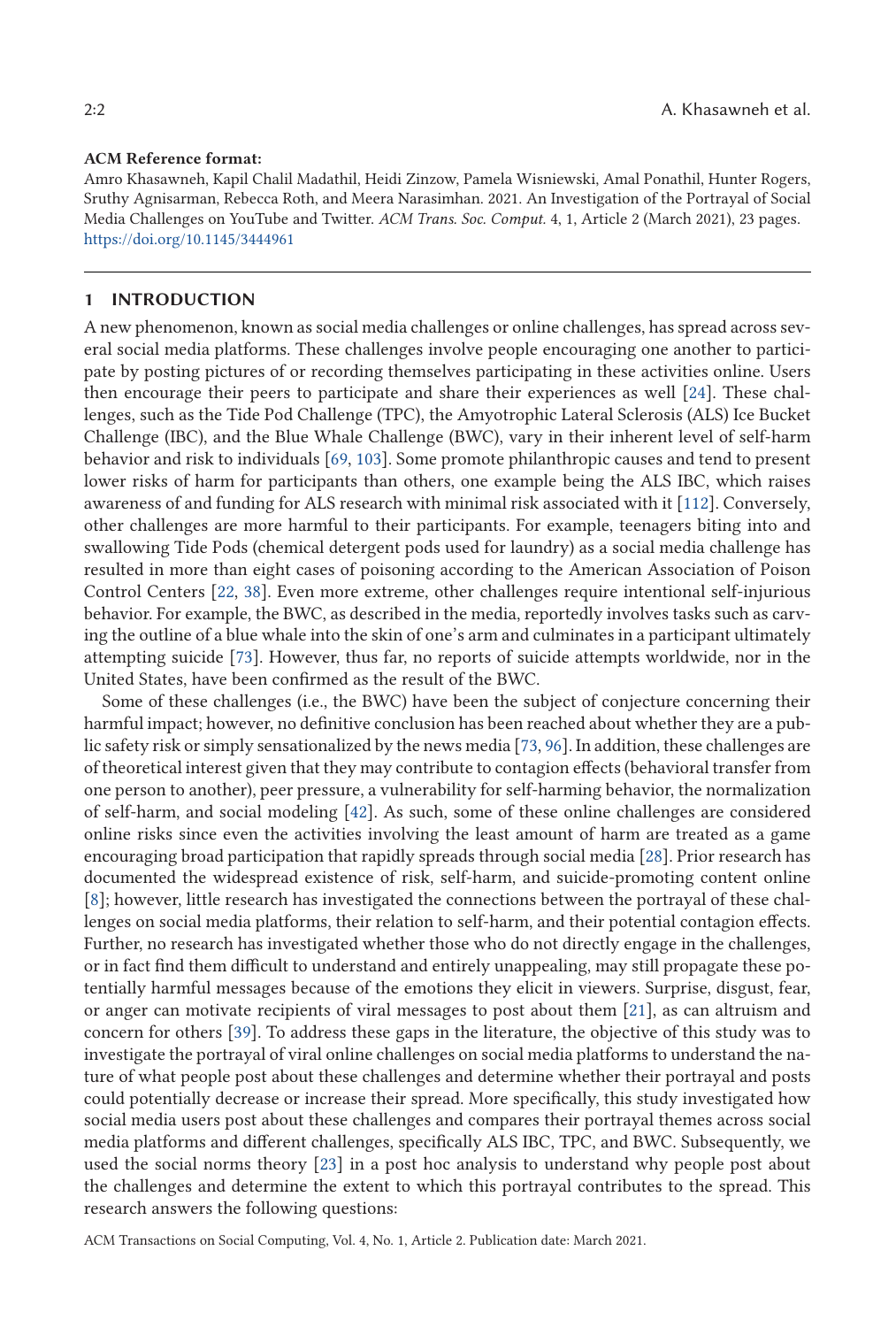- **RQ1:** What are common themes associated with social media posts directed toward these popular social media challenges, and how do they vary across different social media platforms and challenges?
- **RQ2:** Why do people post about the different social media challenges on YouTube and Twitter, and what are the potential risks associated with their portrayal?

To answer these research questions, we collected and analyzed digital trace data from YouTube and Twitter to understand the dissemination of information about the three viral social media challenges, specifically ALS IBC, TPC, and BWC, including what types of messages are being created and for what purpose they are being shared. We qualitatively coded 180 YouTube videos and 3,607 comments on these videos as well as 450 Twitter posts about these challenges. Our analysis indicated that the users primarily posted about the challenges to raise awareness, to criticize and make fun of the participants of the challenges, to provide details about the participants' personal life, to illustrate how to participate in a challenge, and/or to suggest reasons on why they believe people are participating in the challenges. Overall, we found that YouTube videos contained detailed information about people who have said that they participated in a challenge in the past and step-by-step instructions for how challenges can be performed. Although most ALS IBC and BWC posts tended to be about raising awareness (promoting the ALS IBC and warning against the BWC), the majority of the TPC posts criticized the participants. In addition, YouTube videos contained detailed descriptions of self-harm methods, whereas Twitter posts (due to the different affordances of the platform) did not provide detailed accounts of how to perform the challenges. Our research makes unique contributions to the literature in the field by exploring the relationship among social media, self-harm, and suicide contagion (the spread of suicidal acts through observing and mimicking others) based on a qualitative analysis of social media trace data. We compare our findings with the past literature and the social norms theory to determine the factors that significantly contribute to the viral spread of these challenges. Last, we provide design implications for practitioners on how this phenomenon could be minimized.

## **2 RELATED WORK**

In this section, we review the literature on the social norms theory and how it affects human behaviors. Then we summarize the current literature on online risk and viral social media challenges.

## **2.1 Human Behavior and Social Norms**

Human behavior is strongly driven by *social norms* [\[32\]](#page-19-0), defined as "mental representations of appropriate behavior in society and smaller groups that, consequently, guide the behavior of individuals" [\[95,](#page-22-0) p. 2]. Social norms are those shared by several individuals in a society or a small group, who, in turn, either approve or disapprove of these norms [\[23\]](#page-19-0). People tend to compare their own behavior to others to decide whether their actions are appropriate, and subsequently, people develop social norms intentionally because they reflect what the group considers a public good that advances a collective [\[27\]](#page-19-0). In other words, pro-social behavior can be influenced positively by social norms [\[27\]](#page-19-0). For example, burning fewer leaves in the neighborhood means a reduction in air pollution for the people living there [\[20\]](#page-19-0) or eliminating smoking leads to better public health [\[74,](#page-21-0) [76,](#page-21-0) [106\]](#page-22-0).

The application of social norms theory to risky behaviors began in the 1980s to explain the heavy alcohol consumption on college campuses in the United States [\[80,](#page-21-0) [82\]](#page-21-0). Researchers found a significant difference between individuals' actual alcohol consumption and the perception of their peers' consumption. According to the social norms theory, the overestimation of peer alcohol consumption led individuals to increase their own consumption. Moreover, the underestimation of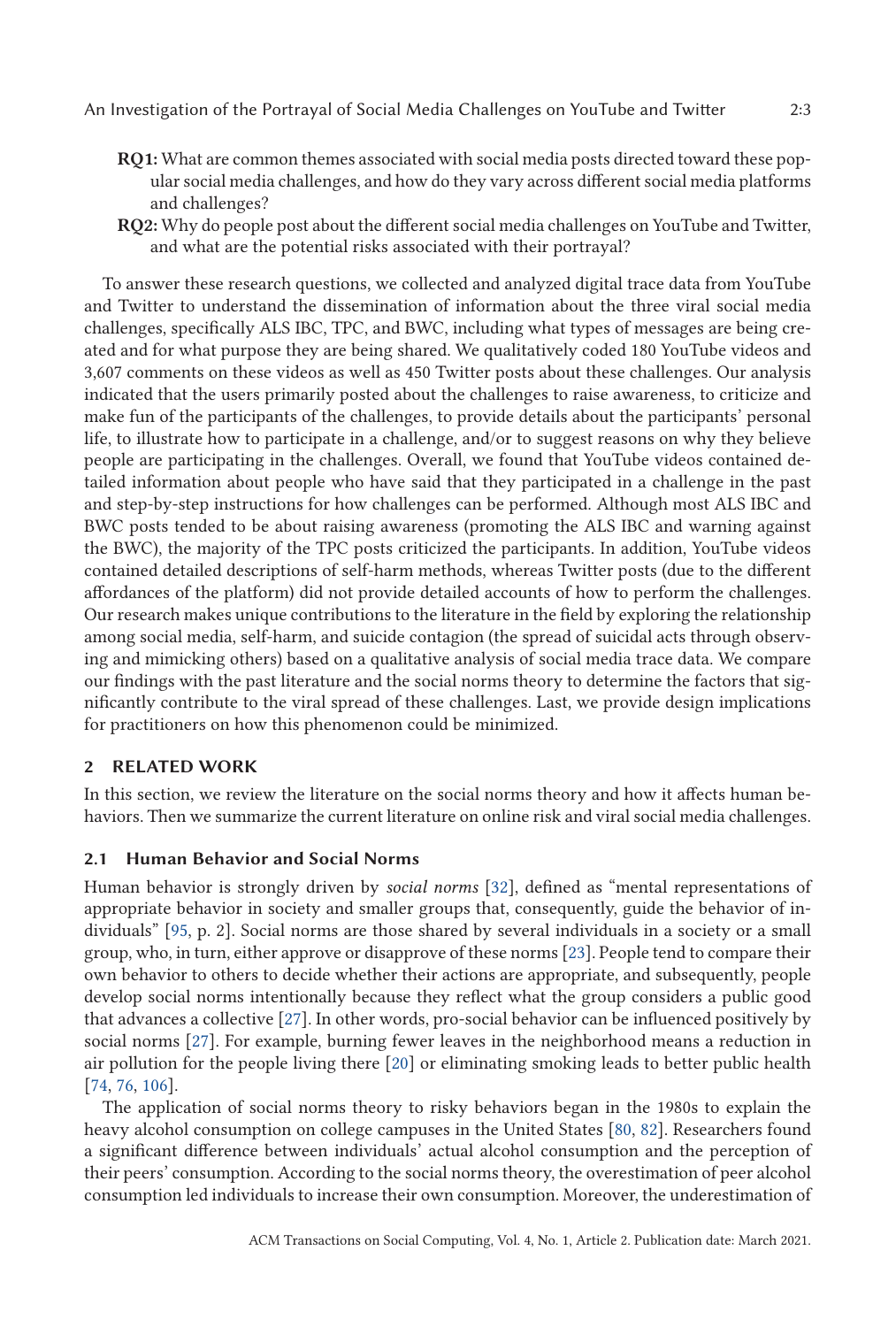protective behaviors marginalizes individuals with low alcohol consumption and reinforces those with heavy alcohol intake [\[7,](#page-18-0) [89\]](#page-21-0). This led to excessive drinking becoming socially acceptable and more students involved in alcohol abuse regardless of the accuracy of their perception [\[33\]](#page-19-0). Social norms research has found that misperceptions are prevalent in not only alcohol abuse [\[33,](#page-19-0) [82,](#page-21-0) [83,](#page-21-0) [98\]](#page-22-0) but also injection drug abuse [\[18\]](#page-19-0), sexually transmitted disease [\[59\]](#page-20-0), bullying [\[81\]](#page-21-0), and the spreading of rumors on social media [\[106\]](#page-22-0). Therefore, we believe it provides an appropriate basis for understanding the impact of posts on social media on challenge participation and the development of potential interventions.

Observing the reinforcement from fellow group members can help establish behaviors that are approved and desirable within a particular context even if the behavior is seen as undesirable to the individual [\[13,](#page-18-0) [52,](#page-20-0) [53\]](#page-20-0). For example, in team sports, it is likely that individuals play through injuries [\[14,](#page-18-0) [36,](#page-19-0) [40\]](#page-19-0). The players have frequent interactions and high cohesion [\[34\]](#page-19-0), providing the opportunity for observations and reinforcement and creating social norms within the team [\[57,](#page-20-0) [58\]](#page-20-0). This situation is similar for self-harm behaviors and suicide related to the BWC in particular, as they carry a social stigma of devaluation for vulnerable individuals and their families [\[64,](#page-20-0) [104\]](#page-22-0). This social stigma enhances the risk factors for suicide and self-harm such as isolation [\[43,](#page-19-0) [44\]](#page-20-0) and shame [\[99,](#page-22-0) [100\]](#page-22-0) and serves as a barrier to suicide prevention [\[16,](#page-19-0) [17,](#page-19-0) [56\]](#page-20-0). Therefore, it is important to address the social contexts in which suicide and self-harm occurs in addition to recognizing warning signs and referring individuals to appropriate services where they can receive help [\[71\]](#page-21-0). For this reason, we applied a naturalistic approach to understand the social norms regarding posting about risky social media challenges that involve self-harm and risky behaviors.

## **2.2 Online Risk and Viral Social Media Challenges**

Most of the literature on online risk to vulnerable individuals has focused on protecting them from being exposed [\[108\]](#page-22-0) to information breaching [\[61,](#page-20-0) [62\]](#page-20-0), cyberbullying [\[45\]](#page-20-0), and sexual solicitation [\[94\]](#page-22-0), and exposure to violent content [\[63\]](#page-20-0). Most of this work has focused on understanding the key factors contributing to online risk exposure through mixed method approaches such as controlled studies, surveys, and semi-structured interviews [\[63,](#page-20-0) [67,](#page-21-0) [87,](#page-21-0) [88\]](#page-21-0). Others have achieved the same goal using naturalistic approaches such as content analysis to find more authentic information [\[19,](#page-19-0) [110\]](#page-22-0). Researchers have identified factors that increase the likelihood of engaging in risky behavior, including high frequency and intensity of exposure, depicting or modeling the behavior in detail, high similarity of the model to the observer, normalization of the behavior, and favorable perceived consequences of the behavior (e.g., the behavior is rewarded or glamorized, or is perceived to result in minimal risk [\[6,](#page-18-0) [90,](#page-21-0) [107\]](#page-22-0). Social media exposes users to a multitude of risks including cyberbullying, peer pressure to experiment with self-injurious actions, and glamorized graphic videos that include images depicting lethal means, all of which are believed to influence Non-Suicidal Self-Injury (NSSI) and suicide contagion [\[93\]](#page-22-0). In addition, according to the social norms theory, the frequency of this exposure normalizes this behavior and increases the chances of someone participating in it [\[23\]](#page-19-0).

As for risks related to social media challenges, the existing literature focuses either on a single challenge and its implications for public health and safety [\[5,](#page-18-0) [30,](#page-19-0) [73\]](#page-21-0) or more generally on the relationship between viewing self-harming content and engaging in self-harm [\[70,](#page-21-0) [111\]](#page-22-0). For example, Grant-Alfieri et al. [\[30\]](#page-19-0) discussed the impact of participating in the Cinnamon Challenge (an online challenge that involves swallowing a spoonful of ground cinnamon) on someone's body and encouraged children to "weigh the risks and rewards of yielding to peer pressure when considering senseless and risky behavior" [\[30,](#page-19-0) p. 834). Lupariello et al. [\[66\]](#page-20-0) reviewed five cases of hospital admissions related to the BWC to identify the factors that led these individuals to participate in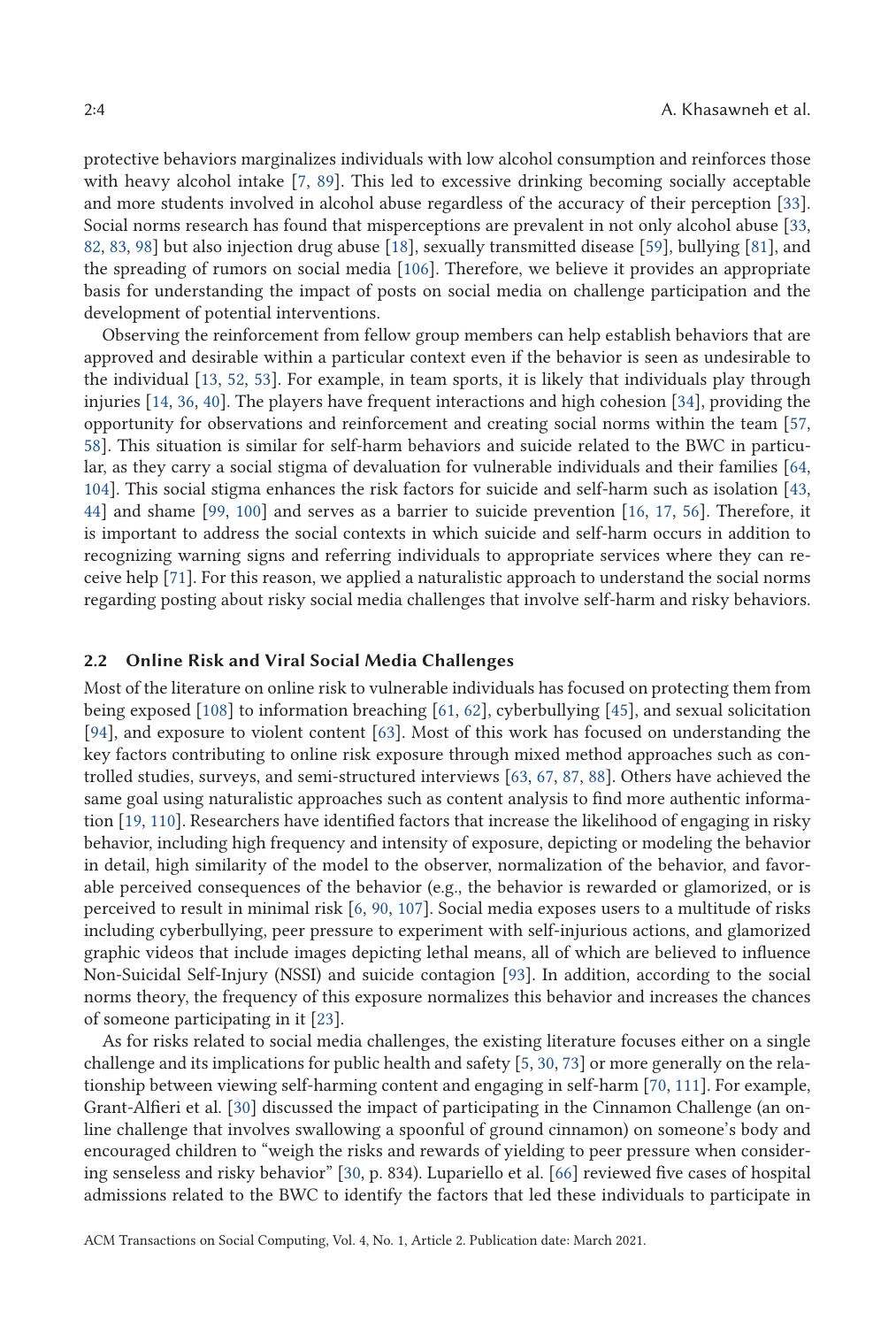the challenge. In their study, they warned about the fast spread of self-harm engagement through social media and its influence on vulnerable individuals.

To date, the literature has attempted to explain the personal factors that could contribute to the spread of risky behaviors as well as the contribution of the internet and social media in magnifying the spread of posts. To the best of our knowledge, there is no research investigating how viral social media challenges are portrayed online from the perspective of non-participants. Even though there is a significant amount of controversy around these viral social media challenges, there is limited research on what is portrayed in their content that could result in potential harmful outcomes. These viral social media challenges represent a possible risk to vulnerable individuals, even if the user does not actively participate and only posts about them, due to the potential of self-harm and suicide contagion effects [\[110\]](#page-22-0). In other words, those who do not directly engage in the challenges, or in fact find them unappealing, may still propagate these potentially harmful messages because of the emotions they elicit in viewers. For instance, surprise, disgust, fear, or anger can motivate recipients of viral messages to spread them further [\[21\]](#page-19-0), as can altruism and concern for others [\[39\]](#page-19-0). Thus, a user who hears about an online social media challenge that the user perceives to be a threat may forward the message as a means to warn others or speak out against the challenge, but in doing so may unwittingly contribute to the contagion effects. To address these gaps in the literature, this research has the following goals:

- —Identify how people post about risky social media challenges.
- —Recognize the contribution, if any, of posting about risky social media challenges to their spread.
- —Provide implications and recommendations for social media platforms that help reduce the spread of risky and harmful messages.

Three challenges (ALS IBC, TPC, and BWC) were selected to be investigated in this study because they vary in the level of self-harm involved. The BWC is the most harmful, as the last stage reportedly requires the participant to attempt suicide. The TPC has a moderate level of harm and involves swallowing laundry detergent. Finally, the ALS IBC is the least harmful and involves having participants drench themselves with ice water. We make comparisons among the three challenges to assess whether certain patterns are generalizable to other social media challenges and which characteristics are unique to each challenge. In this study, we focus on both the portrayal and the perceptions of these three types of challenges, with an emphasis on factors that may contribute to their contagion, as well as how these factors differ across challenge types. To support our goals, we applied the social norms theory as a post hoc analysis to help us understand the themes identified.

## **3 METHODOLOGY**

We analyzed social media trace data related to the Ice Bucket, Tide Pod, and Blue Whale challenges posted on YouTube and Twitter, two of the most popular social media platforms [\[68,](#page-21-0) [77,](#page-21-0) [78\]](#page-21-0). In the following, we describe how we collected and analyzed our data.

## **3.1 Data Collection Approach**

To identify relevant social media posts, we first conducted keyword searches on YouTube and Twitter. We used YouTube's native search engine to manually collect videos using the keywords shown in Table [1](#page-5-0) on March 2018. The results were sorted by "relevance," an option provided by YouTube that ranks videos in descending order relative to the keyword queries based on such factors as how well the title, description, and video content match the query, and which have driven the most engagement as measured by the number of clicks and views [\[113\]](#page-22-0). Inclusion criteria for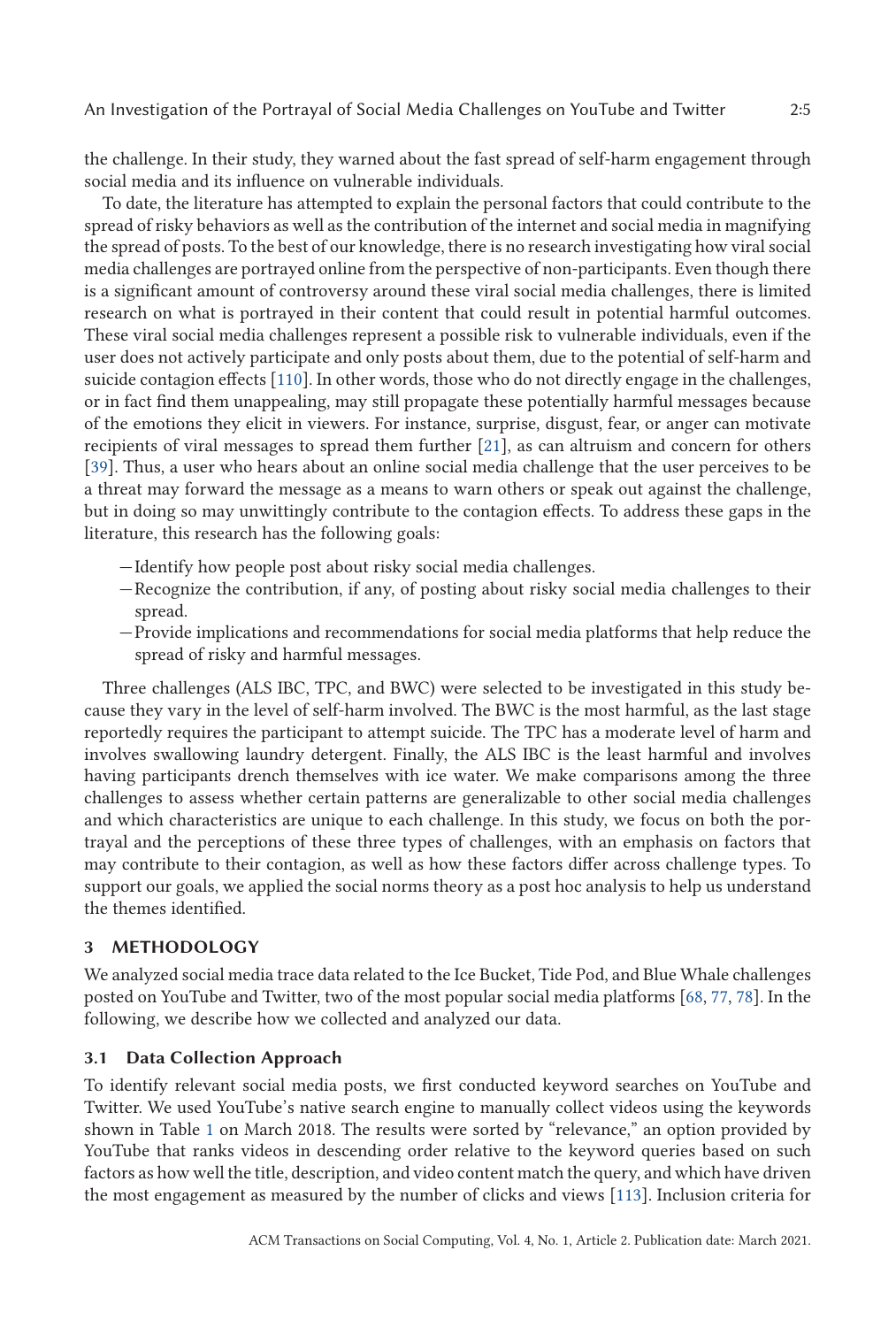<span id="page-5-0"></span>

| Challenge  | <b>YouTube</b><br><b>Keywords</b> | <b>Twitter Keywords</b> | <b>Twitter Hashtags</b>      |
|------------|-----------------------------------|-------------------------|------------------------------|
| <b>BWC</b> | Blue Whale                        | "Blue Whale             | "#BlueWhaleChallenge,"       |
|            | Challenge                         | Challenge," "Blue       | #BlueWhaleGame,"             |
|            |                                   | Whale Game," and        | "#Blue Whale Challenge,      |
|            |                                   | "BWC"                   | "#Blue Whale Game," and      |
|            |                                   |                         | " $#BWC"$                    |
| <b>TPC</b> | Tide Pod                          | "Tide Pods Challenge"   | "#TidePodChallenge,"         |
|            | Challenge                         | and "Tide Pod Game"     | #TidePodGame,"               |
|            |                                   |                         | "#Tide_Pod_Challenge," and   |
|            |                                   |                         | "Tide Pod Game"              |
| ALS IBC    | ALS Ice Bucket                    | "ALS Ice Bucket         | "#ALSIceBucketChallenge,"    |
|            | Challenge                         | Challenge," "Ice Bucket | "#IceBucketChallenge,"       |
|            |                                   | Challenge," "ALS Ice    | "#ALSIceBucketGame,"         |
|            |                                   | Bucket Game," and "Ice  | "#IceBucketGame,"            |
|            |                                   | Bucket Game"            | "#ALS Ice Bucket Challenge," |
|            |                                   |                         | "#Ice Bucket Challenge,"     |
|            |                                   |                         | "#ALS Ice Bucket Game," and  |
|            |                                   |                         | "#Ice Bucket Game"           |

Table 1. YouTube and Twitter Search Terms

the YouTube videos were as follows: (1) they had to be about the challenge, and (2) they had to be in English, translated in English, or have English subtitles. The first 60 videos that met these criteria for each challenge were downloaded, totaling 180 videos. Then, the comments on each YouTube video were sorted by "top comments," with the first 30 comments being collected for analysis. Top comments are based on how many individuals liked versus disliked a comment [\[113\]](#page-22-0). The inclusion criteria for the YouTube comments stipulated that they be in English and contained words, meaning Emoji-only comments were excluded. This data collection strategy was chosen to mimic the typical user behavior search strategy as suggested by the literature [\[10,](#page-18-0) [65,](#page-20-0) [92\]](#page-22-0). Some videos had fewer than 30 comments. A total of 1,112, 1,305, and 1,190 comments were collected for the BWC, TPC, and ALS IBC, respectively. The Twitter posts were collected using the social media analytics tool Radian6 [\[114\]](#page-22-0) for the period between February 2012 and February 2018 using the keywords and hashtags shown in Table 1. The keywords and hashtags were determined by an iterative process. First, we identified multiple related posts for extraction of relevant keywords and hashtags. Second, we conducted the search using one of the keywords. Third, we added one keyword/hashtag at a time until no additional posts appeared in the search. A total of 150 Twitter posts were randomly selected for coding. Inclusion criteria for the Twitter posts were that the post had to be in English and related to the ALS IBC, TPC, or BWC. It is important to note that YouTube and other social media platforms may have deleted posts about the BWC and TPC. Therefore, the findings of this study are limited to the remaining posts that met the inclusion criteria for these platforms.

# **3.2 Data Analysis**

Since the focus of this study is to investigate the portrayal of three challenges on social media, we inductively coded the data obtained from Twitter and the YouTube videos and their comments. This analysis helped us answer the first research question concerning the way social media users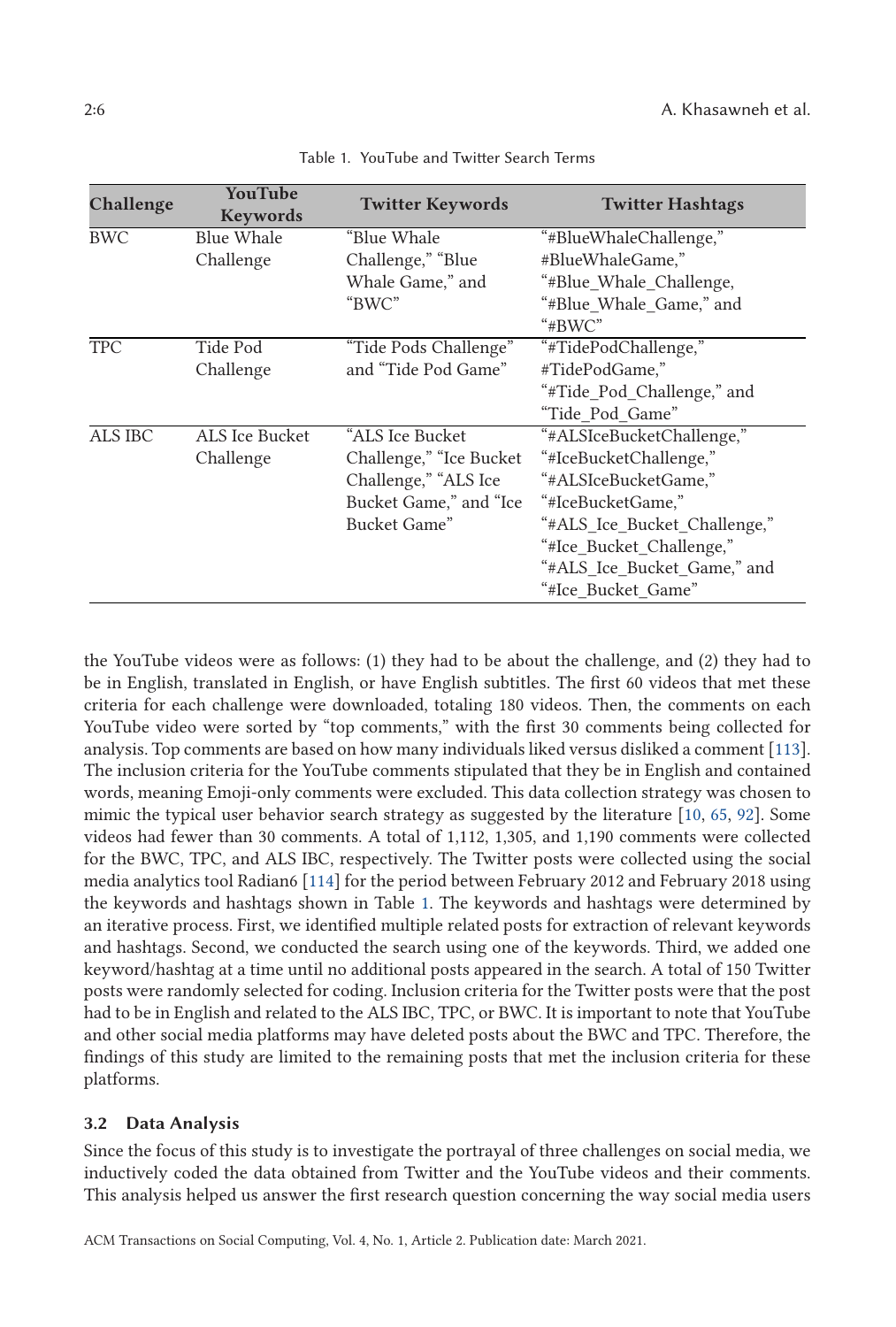<span id="page-6-0"></span>talk about online challenges. In this section, we describe how we conducted the thematic analysis. Then, we illustrate how we compared the themes across the platforms and challenges.

To answer RQ1, a thematic analysis was conducted on the YouTube videos, YouTube comments, and Twitter posts to identify emergent themes. We followed Braun and Clarke's [\[9\]](#page-18-0) six-step analysis process of (1) familiarizing ourselves with the data, (2) assigning preliminary codes to the data to describe its content, (3) searching for themes in the codes across the different posts, (4) reviewing the themes, (5) naming the themes, and finally (6) analyzing the themes. We collected the preliminary codes into codebooks to help determine the common themes illustrating the conversation among social media users about these online challenges and to explore the similarities and differences between their portrayal patterns. YouTube and Twitter have different policies, technical affordances, norms, and audiences [\[77–79\]](#page-21-0). Therefore, we first built codebooks and analyzed the data for each type separately. Thus, three codebooks were built, one for the YouTube videos, one for the YouTube comments, and one for the Twitter posts. These codebooks went through two phases of generation (i.e., two rounds of coding) to ensure that they accurately represented the data. First, two raters independently coded the data for each challenge (six raters in total). To build the codebooks, each rater focused on one of the three challenges, watching 20 YouTube videos, reading the related comments, and reading 50 Twitter posts. Each pair of raters individually built codebooks, then discussed the common codes among the different types of data. This process resulted in preliminary codebooks.

The raters then completed preliminary coding on a subset of the data to ensure that the codebooks were comprehensive. Round one of coding involved 120 YouTube videos (40 videos for each of the three challenges), 2,364 comments, and 300 Twitter posts (100 for each challenge). For each challenge, a pair of raters coded the data individually to negate bias and then discussed any disagreement on the code for a video, comment, or Twitter post until consensus was reached. After the first round of coding, each pair of coders reviewed and discussed the codebooks, editing them to build representative and comprehensive codebooks. The final round of coding involved 160 YouTube videos (120 from the first round plus an additional 40). There were 3,607 comments for those videos: 1,112 for BWC, 1,305 for TPC, and 1,190 for ALS IBC. A total of 450 Twitter posts were analyzed in this round, 150 for each challenge. The same pair of raters coded the data individually, again to negate bias. The interrater reliabilities for coding the YouTube videos were found to be substantial, with Cohen's kappa ranging from 0.61 to 0.88. Interrater reliability analyses of the coding of YouTube comments indicated a Cohen's kappa ranging from 0.675 to 0.729, and the interrater reliability for the coding of the Twitter posts based on Cohen's kappa ranged from 0.67 to 0.77. This initial coding was followed by consensus coding. When a pair of raters disagreed on a code, the data were set aside for further discussion of the discrepancies between both raters until consensus was reached. Following this coding process, the first author performed axial coding [\[97\]](#page-22-0) to merge similar codes into cohesive themes (see Appendix [A\)](#page-17-0). Then, we proceeded to code all of the data based on these common themes representing the ways social media users talk about the online challenges. In Section 4, we describe the five emergent themes.

To answer RQ2, we analyzed the frequency of each theme, comparing the most frequent across the challenges and platforms. Our goal was to determine the similarities or differences in the conversations about the challenges on social media. We used the social norms theory to explain any variation in the themes and posts found across the three challenges or the social media platforms. In the next section, we discuss the themes and how their frequency differed across challenges.

#### **4 RESULTS**

In this section, we first describe the results of the thematic analysis and the common themes in the videos, posts, and comments from the social media platforms to answer RQ1. We then describe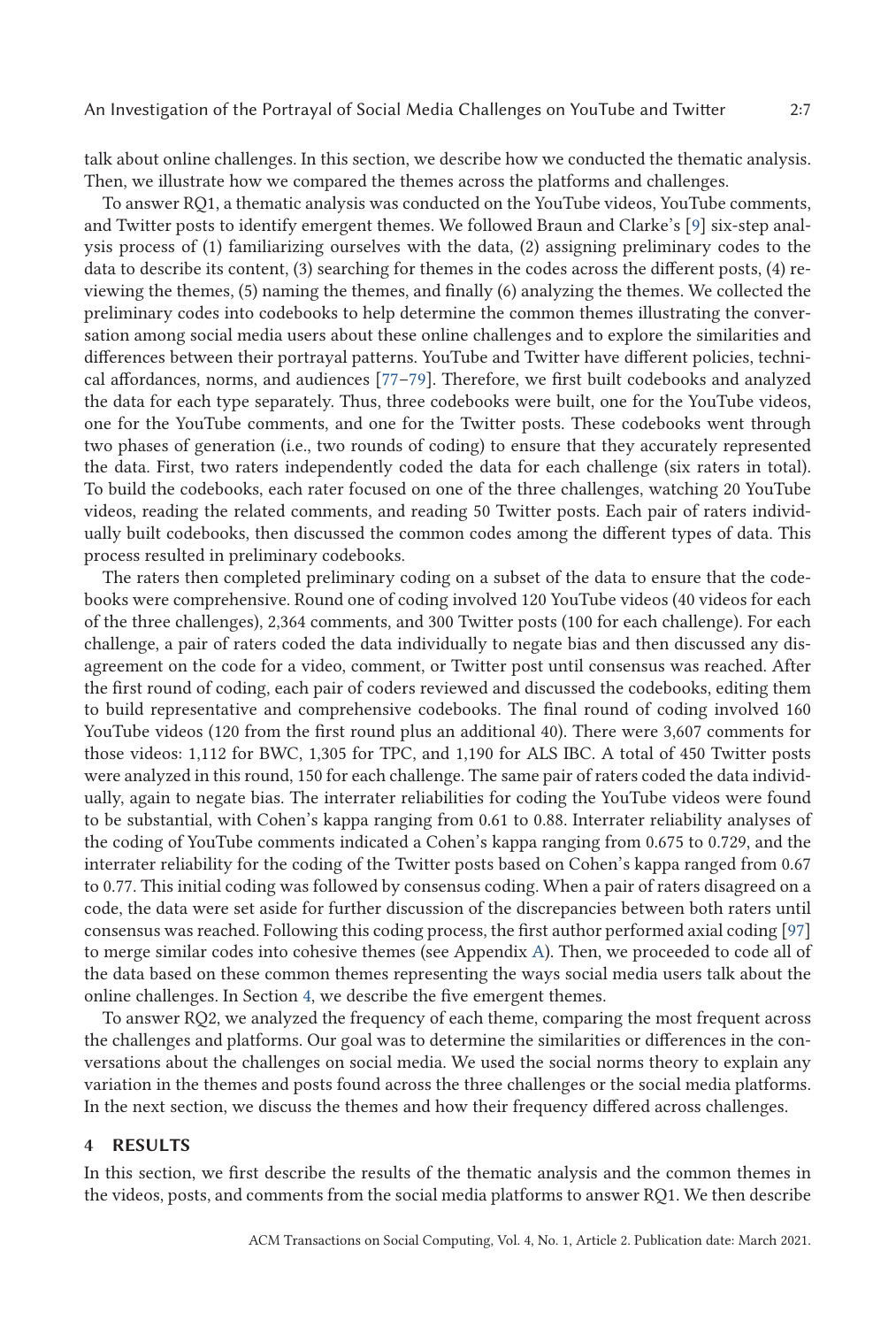| Theme                                    | <b>Source</b>           | BWC(%) | TPC $(\%)$ | ALS IBC $(\%)$ |
|------------------------------------------|-------------------------|--------|------------|----------------|
| Promoting Education and Awareness        | YouTube Videos          | 83     | 4          | 75             |
|                                          | <b>YouTube Comments</b> | 28     | 25         | 11             |
|                                          | Twitter                 | 65     | 33         | 69             |
| Criticizing or Blaming the               | YouTube Videos          | 10     | 72         | 22             |
| Participants                             | <b>YouTube Comments</b> | 29     | 41         | 36             |
|                                          | Twitter                 | 16     | 49         | 2              |
| Sharing Detailed Information About       | YouTube Videos          | 45     | 38         | 53             |
| the Participants                         | YouTube Comments        | 16     | 3          | 3              |
|                                          | Twitter                 | 1      | 5          | $\Omega$       |
| Giving Viewers a Tutorial on How to      | YouTube Videos          | 25     | 23         | 43             |
| Participate                              | YouTube Comments        | N/A    | N/A        | N/A            |
|                                          | Twitter                 | N/A    | N/A        | N/A            |
| <b>Understanding Seemingly Senseless</b> | YouTube Videos          | 16     | 68         | 88             |
| Online Behavior                          | YouTube Comments        | 3      | $\Omega$   | $\Omega$       |
|                                          | Twitter                 | 3      | $\Omega$   | $\Omega$       |

Table 2. Themes Identified Across Platforms and Challenges

each theme for each challenge separately to help us understand how these themes vary across challenges to answer RQ2.

# **4.1 Thematic Analysis and Comparisons Across Social Media Platforms and Challenges**

We identified five common themes in the posts from the social media platforms investigated in this study. Appendix [A](#page-17-0) provides a detailed description of the five themes, and Table 2 shows the percentages of posts corresponding to each challenge. In this section, we provide an overview of and high-level takeaways from each theme and a detailed description including examples from the data for each challenge. We paraphrased illustrative verbatim quotes without changing their meaning to hide the identity of the users who made the post and to correct any grammatical mistakes or typos made by the writer.

*4.1.1 Promoting Education and Awareness.* The first theme included posts where social media users were trying to raise awareness about the challenges and/or educate parents to reduce the risk of participation. The type of posts that fall under this theme from the ALS IBC data were slightly different from the ones from the TPC or BWC. The posts about the ALS IBC were mainly focused on raising awareness about ALS, whereas the TPC and BWC posts focused on raising awareness about the risks associated with these challenges. Most of the posts in this study fall in this theme, possibility due to the ban of the BWC and TPC from social media. In fact, most mentioned that YouTube and other social media platforms have banned these two challenges, meaning that the videos of those potentially participating in the challenges have been deleted, which could be the reason for not finding personal videos on YouTube about the BWC and TPC but not the ALS IBC. This led to finding that the majority of the BWC YouTube videos were intended to raise awareness about the challenge. This theme shows that pro-social norms were prominent among posters for online challenges, indicating that these social media platforms were potentially used to reinforce norms geared toward health promotion. A further spread of this theme may be due to the "norms" effect. In other words, people follow their peers and post in similar ways. Thus, when people see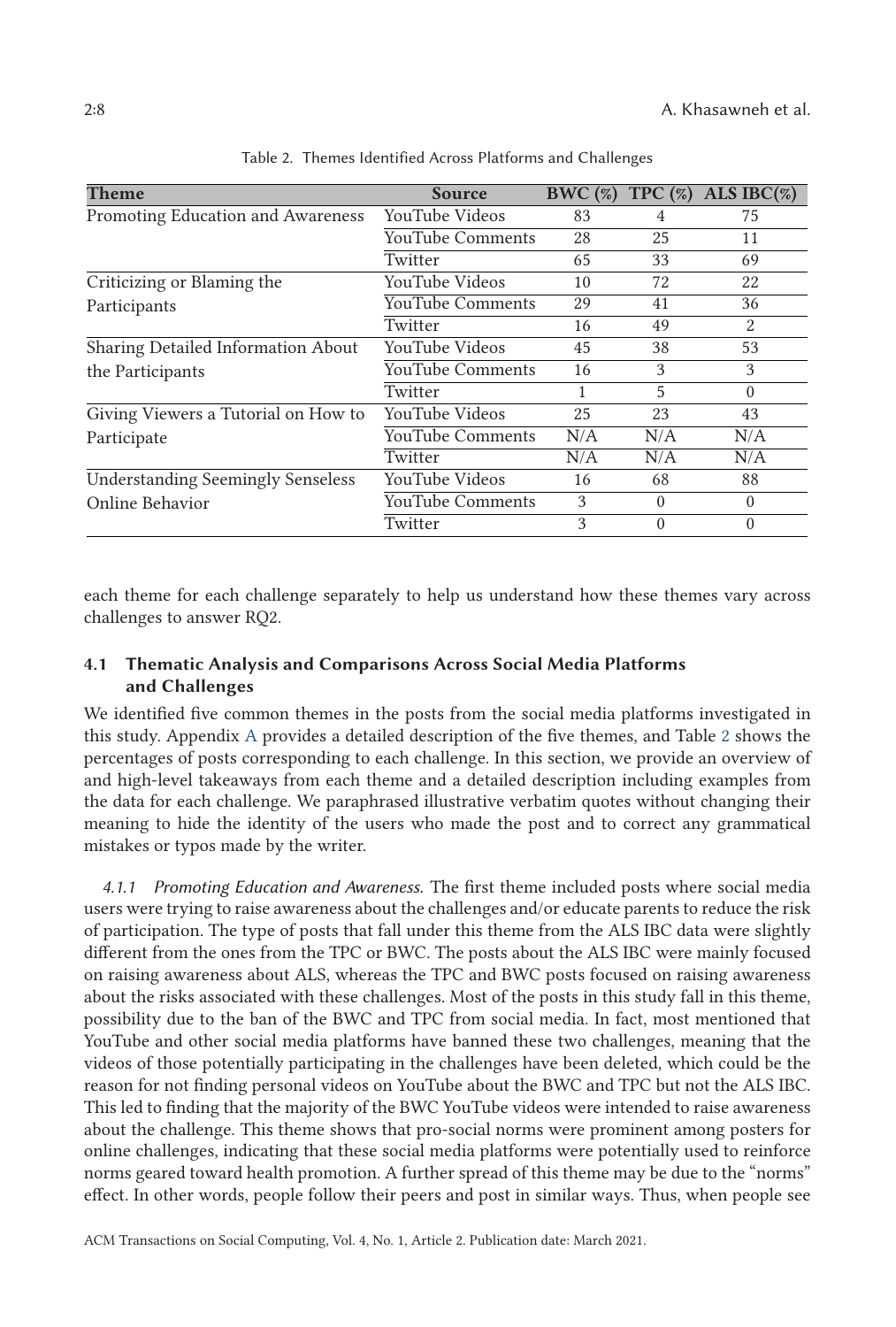that posts in their social network are in relation to the promotion of education and awareness for a cause, they tend to follow suit and post in similar ways [\[95\]](#page-22-0).

The ALS IBC posts were trying to raise awareness as well, although the media type was different with primarily personal videos perhaps due to the purpose of the challenge itself. Even though the ALS IBC involved a level of self-harm, albeit a minimal one, it was created for a philanthropic cause. However, the BWC is potentially deadly because it can cause harm to people with mental health issues. Therefore, most of the people participating in the ALS challenge mentioned why it is important to donate and help find a cure for the disease, which led them to fall under this theme. In the following, we describe this theme for each of the three challenges.

This was the most common theme in the BWC YouTube videos (83.33%) and BWC Twitter posts (65.33%). Education and awareness as the most common theme shows that most of the users on both YouTube and Twitter are trying to spread the word about the BWC to eliminate potential participation. BWC YouTube videos in this context were either news or blog clips that listed different names of the BWC, statistics on how many people died by suicide due to this game, and the tasks involved in the BWC, including that the only way out of the game is to commit suicide. These videos tend to provide brief clips from interviews with victims' parents/families or provide pictures of the victims while describing the BWC. The YouTube comments surrounding education and awareness of the BWC were primarily against participation in the BWC and suggested that parents and authorities pay attention to children's safety. For example, a comment read:

*This is getting ridiculous. I think the government, or someone needs to do something about it.*

Similar to the YouTube videos and comments, the BWC Twitter posts were centered around awareness and education concerning this dangerous game:

## *Please understand and beware of Blue Whale Challenge. For the parents.*

YouTube videos about the TPC pertaining to this theme were, to some extent, similar to the BWC YouTube videos. Their main purpose was to increase awareness about the TPC so that parents would pay attention to their child's safety. The videos were primarily news clips and a few blog posts describing the TPC and providing examples of teenagers participating in the challenge. These videos commonly provided facts about the challenge, such as indicating how many people they believe were poisoned by participating in the TPC. Additionally, the TPC YouTube comments in this theme were intended to tell parents or children to "do their laundry" using the Tide Pods instead of doing the TPC. TPC Twitter posts were very similar to the YouTube comments, stating things like:

*Hey teenagers, here is the real Tide Pod Challenge: put the pods in the washing machine and do your own laundry.*

Another post reads:

*The viral trend on social media, the Tide Pod Challenge, has driven teenagers to biting into, and sometimes eating, these poisonous little pods.*

However, the education and awareness theme did not appear frequently in the TPC YouTube videos (3.83%) but appeared more often in the YouTube comments (25.30%) and Twitter posts (32.87%).

Education and awareness were the most common themes seen in ALS IBC videos (75.00%), which were primarily personal videos posted by people and bloggers who had actually participated in the challenge. These videos commonly explained ALS, emphasizing the importance of donating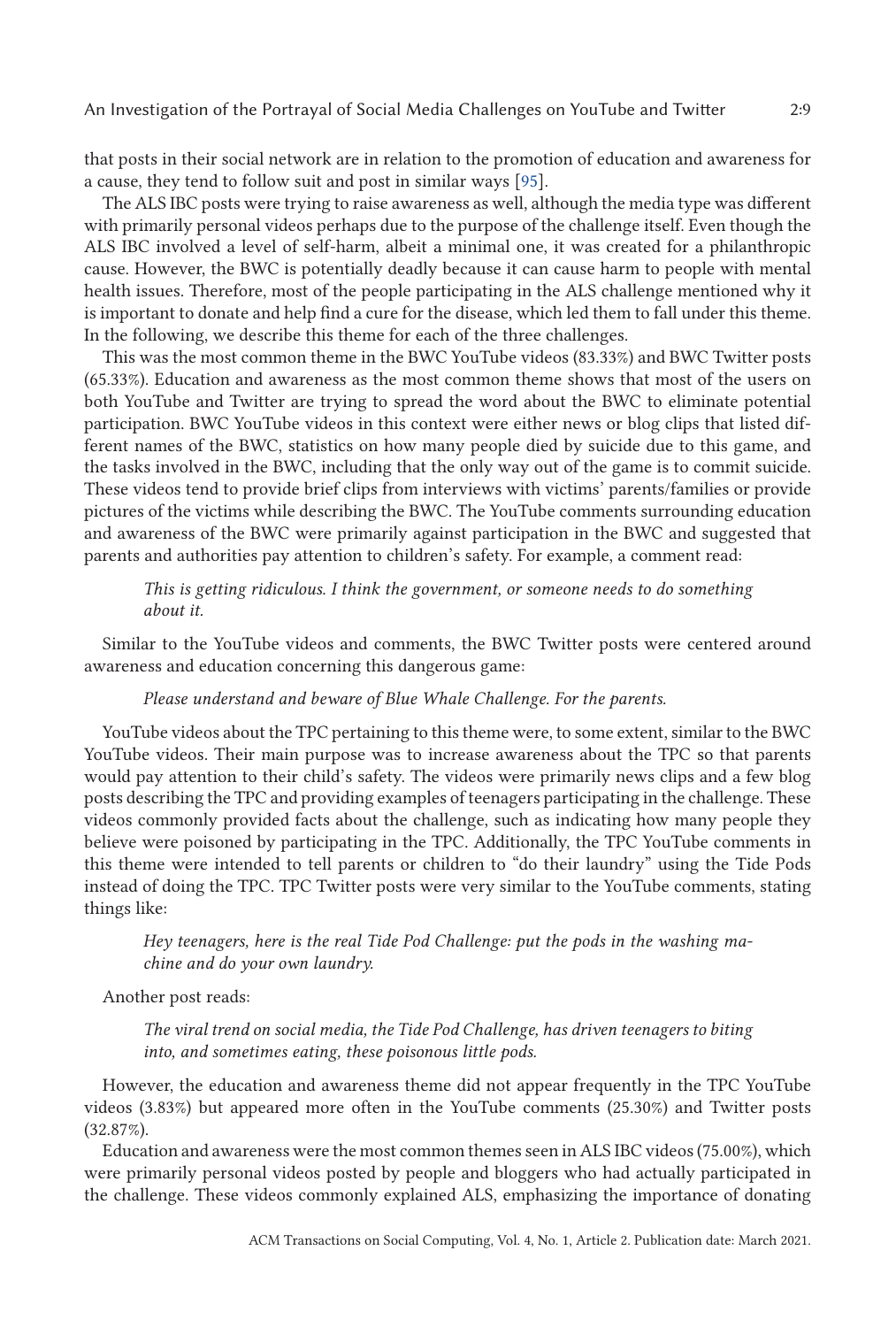money to find a cure for the disease. Approximately 11.00% of the YouTube comments fell under this theme and were mainly comments approving the content of the videos. For example:

*Bro, I can see the passion in your eyes. You make a difference with this. I have known what ALS is and its effects but hearing and seeing you talk about it with first-hand experience shows me just how much damage it can do. Be a strong man, and know this video spreads a strong message to me and I am sure to others.*

The majority of Twitter posts also fell into this theme (69.33%) and often gave general information and positive outcomes about the challenge, such as how much money the challenge has raised or making positive comments about the person who created the challenge:

*\*person name\* just signed the "Ice Bucket Challenge" bill honoring \*person name\* and his family for their incredible work on ALS.*

Overall, this was the most dominant theme across the three challenges as well as the different data types.

*4.1.2 Criticizing or Blaming the Participants.* Distinct from the first theme, the second theme included posts that either criticized the person who participated in the challenges, made fun of them, or mentioned that the participants deserved any harm they experienced. Interestingly, most of the TPC posts were found to be critical or sarcastic. Since most participants, according to the video makers, participate in this challenge for such reasons as to increase their visibility through adding to their views and likes, peer pressure, or curiosity (as shown in the theme Understanding Seemingly Senseless Online Behavior), most of the posts harshly judged people willing to do anything for the social media views, which, according to the social norms theory, is the "norm" to do when posting about a senseless behavior [\[23,](#page-19-0) [93\]](#page-22-0). This analysis was also reflected in the way the YouTube videos creators spoke about these challenges. Unlike the speakers in the BWC videos who expressed sorrow about the victims and encouraged their families, the speakers in the TPC were discouraging participation by being rude and harsh to the participants. This theme presents another social norm to reduce participation in potentially harmful social media challenges, which is using criticism as a form of social control [\[60\]](#page-20-0), just like criticizing excessive alcohol use [\[46\]](#page-20-0) to prevent people from doing so. Subsequently, people may use others' social media challenge posts as guidelines for what is considered appropriate and therefore develop these social norms intentionally by reflecting on what their social media network considers a public good [\[27\]](#page-19-0). Based on these findings, we conclude that the portrayal of the challenges on social media, specifically YouTube, appears to vary partially based on the level of self-harm involved in the challenge. In the following, we describe this theme in each of the challenges.

A small percentage of the BWC YouTube videos fell under this theme (10.00%). These videos mentioned that adolescents participate in BWC just to "show off" and criticized them harshly or made fun of them. This was the most prevalent BWC YouTube comments category (29.41%), and most of these comments criticized the BWC participants, saying things like:

*People who play this game are more stupid than the game itself. How can one lose his sense and be manipulated by others like this? Grow up guys. You have brains to think and decide what is good and what is bad.*

This could be due to the social stigma around people with mental health problems and their families [\[62,](#page-20-0) [100\]](#page-22-0). Twitter posts in this theme (16.00%) were primarily sarcastic:

*Husband silently downloaded the blue whale game on his wife's phone. 50 days later the blue whale died by suicide.*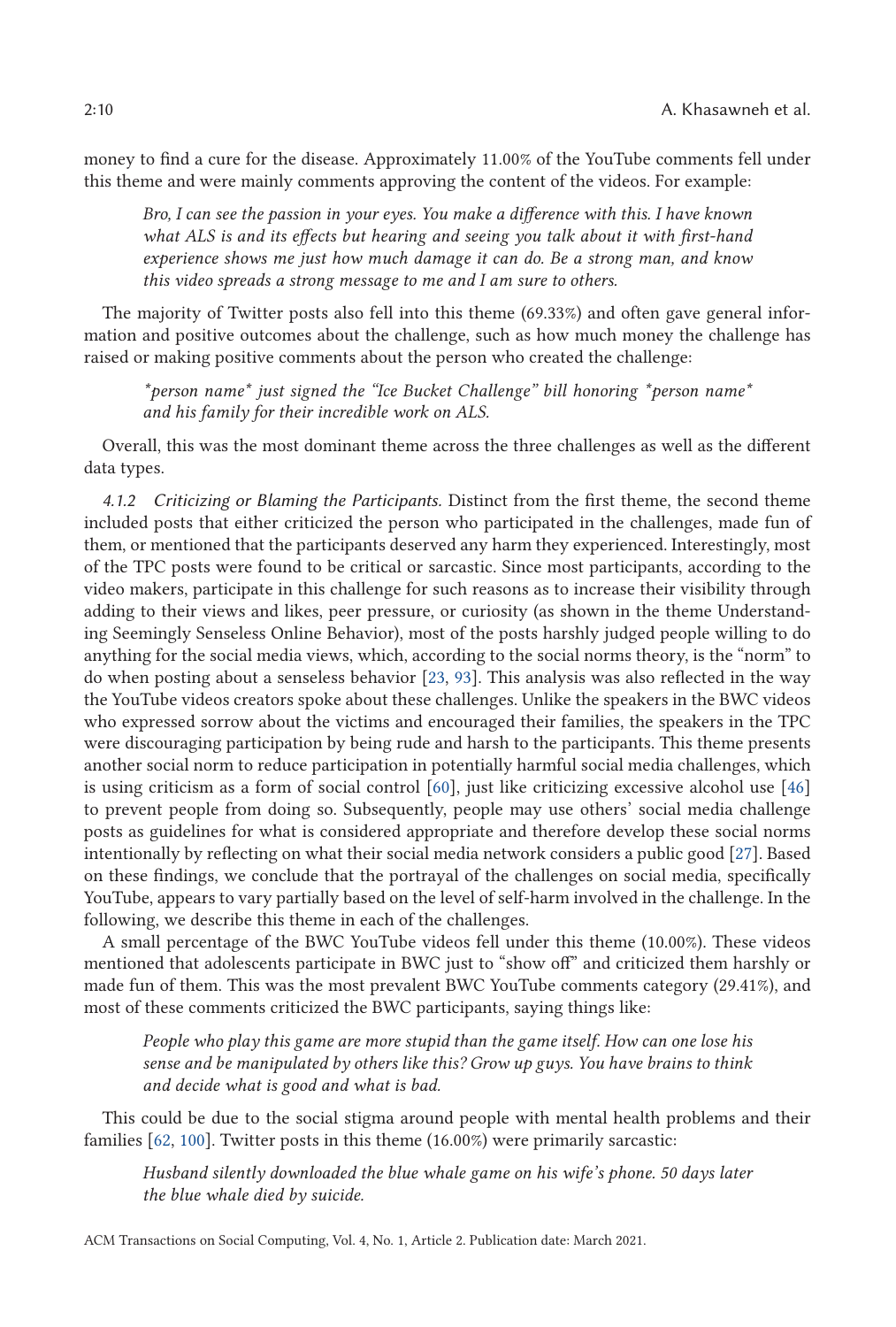This theme was the most frequent among TPC posts. The majority of TPC YouTube videos (71.62%) fit this category and were mainly bloggers making fun of and criticizing the people who participate in the TPC. Most began by saying that they were participating in the TPC or by mimicking participation but then stopping and saying, for example, "I am not stupid to do this thing to get more views." A very high percentage of YouTube comments (40.69%) and Twitter posts (48.98%) were critical and sarcastic. For example, one of the YouTube comments was:

*I recommend eating them in cupcake form, savor the flavor.*

A user on Twitter wrote:

*An actual challenge for people to eat a pod with detergent in it. If you partake in this challenge, you are an idiot, and you deserve every bit of what is coming to you.*

This theme was not as common in ALS IBC YouTube videos (21.67%), and their content was distinct. These videos were mainly failed completions of the challenge. For example, in one, the water was to be poured on the participant from a second-floor porch, but the person pouring lost control of the bucket and it fell on the participant's head.

This theme was very common in the YouTube comments (36.21%), with most focusing on the participant's reaction while doing the challenge, for example:

*Laugh out loud. The girl at minute 4:22 sounds like a bird*  $\bigodot$ .

This theme was not very common in Twitter posts (2.00%). Only a few posts mentioned that this challenge is a waste of water and that people were doing it without donating the money to ALS.

*4.1.3 Detailed Information About the Participants.* The third theme included posts that tend to speak in detail about someone who already participated in a social media challenge; however, how the posts provided information about these participants varied across challenges. For example, the videos of the BWC tend to include a considerable amount of victim-specific information, such as quotes that the victims posted on their social media platforms before they attempted suicide and pictures of their hands or other body parts showing evidence of self-harm. In addition, these videos included clips of interviews with the victims' parents providing details about their child's personal life. Unfortunately, these videos that were intended to raise awareness could be harmful since romanticizing individuals who engage in suicidal behavior and providing details about people who died by suicide have been found to contribute to suicide contagion [\[25,](#page-19-0) [26,](#page-19-0) [102\]](#page-22-0). The TPC videos included clips of people eating Tide Pods and participating in the challenge. Similarly, the ALS IBC videos primarily depicted either individuals participating in the challenge or a combination of clips of many people participating, all mentioning who nominated them and nominating other people to do the same. Since this challenge was intended for a positive cause and involved a minimal level of harm, no social media platforms banned it, making it easy to find videos of people doing the challenge online, perhaps contributing to the spread of this challenge [\[3,](#page-18-0) [85,](#page-21-0) [91\]](#page-22-0). The success of the ALS IBC depended heavily on the public perception of the challenge. This pro-social challenge is potentially propagated due to positive perceptions of the challenge and social norms supporting participation due to its possible desirable impact on public health. In other words, more people "pouring water on their heads" was perceived to increase the chance of someone with ALS surviving. A more detailed description of Theme 3 across the three challenges follows.

For the BWC, this theme frequently overlapped with the first theme of education and awareness in the YouTube videos (44.94%). Videos often gave information through interviews with the participants' parents and pictures showing evidence of self-harm. This theme was less common among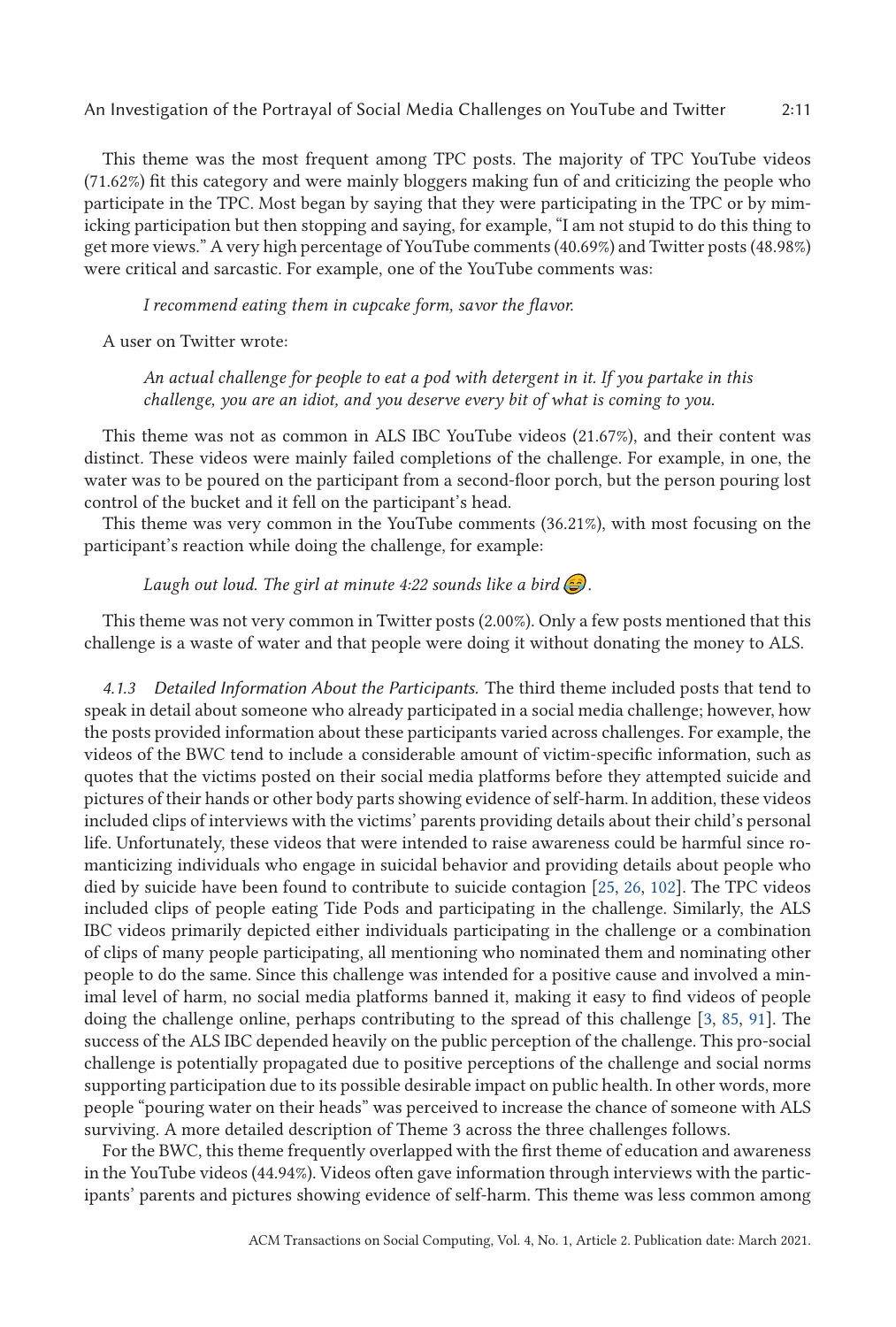the YouTube comments (15.64%), with these posts focusing on the experiences of acquaintances or users who were asking to participate in the BWC. For example:

*I want to play the blue whale game. Please give me the link.*

Very few Twitter posts fell in this theme (0.67%), with most detailing stories about acquaintances:

*We just had a meeting here at work and this lady told us that her 10-year-old niece died by suicide because of the Blue Whale Challenge.*

This theme occurred frequently in the TPC YouTube videos as well (38.33%). Many of the news and blogger videos showed teenagers eating and biting on Tide Pods. This theme was not very common in YouTube comments (3.21%) and Twitter posts (5.36%), with most involving users describing an experience related to the TPC. For example, one of the Twitter posts was:

*A third teenager in the Phoenix area has been sickened by taking part in the Tide Pod Challenge.*

A large number of the ALS IBC YouTube videos were in this theme (53.33%), and these videos were usually posted by the actual participants doing the challenge. These videos commonly mentioned the person who nominated them to the challenge and then challenged at least three others to do the same. Only a few YouTube comments fell in this category (2.77%) and no Twitter posts.

*4.1.4 Giving Viewers a Tutorial on How to Participate.* The fourth theme covers posts that provided extensive, step-by-step illustrations of how to do a challenge. As a result, it was found in the YouTube videos only. A considerable number of BWC videos role-played interaction between the administrator and the victims, showing how the latter found out about the challenge, how the administrator approached them, or how they were convinced to participate in the challenge. TPC videos in this theme overlapped with those from the Detailed Information About the Participants theme since they were clips of people eating Tide Pods or pretending to participate in the challenge. Just like TPC videos, the ALS IBC videos overlapped with the theme Detailed Information About as the clips depicted individuals participating in the challenge or a combination of clips of many people participating. These clips may actually contribute to the spread of the challenge via social modeling effects, making adolescents more willing to participate when they see others doing so [\[3,](#page-18-0) [15,](#page-18-0) [37,](#page-19-0) [84,](#page-21-0) [91\]](#page-22-0). A description of this theme across the three challenges follows.

Approximately one fourth, 24.72%, of the BWC YouTube videos gave viewers a tutorial on how to participate by providing a reenactment between a participant and an administrator of the game asking the former to perform certain tasks followed by the participant fake performing these tasks. We are not listing nor describing the tasks in this article in an effort to minimize the contagion effect.

Similarly, TPC YouTube videos also featured fake participation in the challenge, with 23.33% falling under this theme. These videos begin with a person telling the viewers about the new trend on social media, the TPC, and saying they will do it. The person in the video then grabs the Tide Pod, mentioning where it came from. But the person stops as the pod gets very close to her/his mouth and say that she/he is not going to do it and expresses disbelief that other people are actually doing such a thing. ALS IBC videos, however, explain how to complete the challenge by just verbally describing it (43.33%). The video begins with the participant saying they were nominated by an acquaintance to complete this challenge. The participant then explain that she/he have to dump a bucket of ice water on her/his own head to complete the challenge and then challenge three others to do the same. Only a few participants mention that they have to donate money for ALS research, and even fewer mention where or how to make the donation.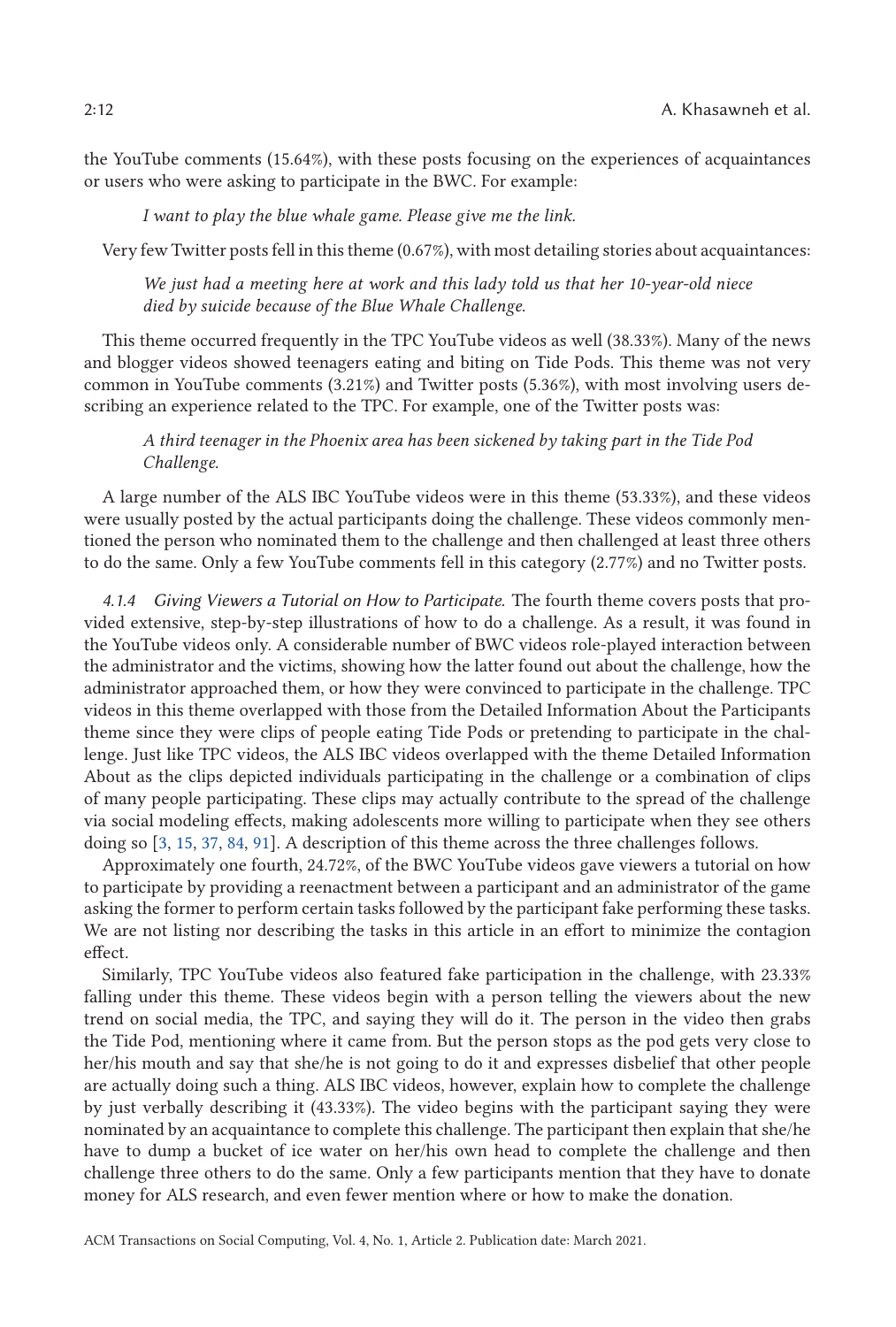*4.1.5 Understanding Seemingly Senseless Online Behavior.* The last theme we identified in YouTube videos included posts that provided or suggested reasons why individuals participate in these challenges. An analysis of this theme, Understanding Seemingly Senseless Online Behavior, indicates common motivating factors for the TPC and IBC, with different reasons offered for participation in the BWC.

Only 15.79% of the BWC YouTube videos mentioned potential reasons for participating in this challenge, stating that these participants are adolescents with mental health problems and those suffering from depression and suicidal thoughts. Additionally, these videos tended to provide clips from interviews with psychologists commenting on this phenomenon. The BWC YouTube comments (3.06%), which also described the same reason for participating, did so indirectly by providing encouraging comments to people with suicidal thoughts. For example, one post reads:

## *Love you girl so many people care about you. Depression is horrible. Stay strong girl.*

A few of the Twitter posts (3.33%) provided links to articles that discuss why teens participate in the BWC, one example being the following post:

## *The Blue Whale Challenge: What is the psychology behind it?*

This theme was frequent in TPC (68.33%) YouTube videos. The creators of these videos mentioned that adolescents are participating in this challenge to become more popular, to get more views and likes, peer pressure, and/or curiosity to see what the Tide Pods taste like. No YouTube comments nor Twitter posts fell under this theme. This theme is likely connected to the Criticizing or Blaming the participants theme for TPC posts. People disapproved the TPC since eating detergent to get more views or likes is not an acceptable social norm to them and the norm to react to a senseless behavior, as the viewers already developed by watching the criticism videos, is to criticize it, therefore, leading them to post about the challenges in a similar manner [\[27\]](#page-19-0).

The ALS IBC YouTube videos (88.33%) depicted the participants mentioning that they are engaging in the challenge for one or more of the following reasons: peer pressure, more views and likes on the video, and the good cause of the challenge.

# **5 DISCUSSION**

The objective of this study was to investigate the portrayal of three online challenges on social media. To do so, we conducted inductive coding on data from YouTube and Twitter to address our research questions. Next, we discuss the emerging themes and theoretical implications of our findings by relating each finding to previous literature. We also provide practical design implications resulting from our research. We conclude this section by presenting the limitations of this research as well as future directions.

# **5.1 Social Norms and Generalizability Among Challenges**

Based on the findings of this study, we conclude that, first, when people hear about a certain social media challenge, they make appraisals of whether it fits within acceptable social norms [\[23,](#page-19-0) [32,](#page-19-0) [95\]](#page-22-0). In other words, people's reactions and opinions concerning social media challenges vary, largely based on the purpose of the challenge and the level of inherent risk to participants. For example, most TPC posts fell in the categories of Criticizing or Blaming the Participants and Understanding Seemingly Senseless Online Behavior, whereas BWC posts were primarily Promoting Education and Awareness. People disapproved of the TPC since eating detergent is not an acceptable social norm based on their experience. The norm to react to a senseless behavior is to criticize it, a response that we observed throughout social media posts. For the BWC, which is a suicide challenge, we found a theme of Criticizing or Blaming the Participants in the posts, perhaps due to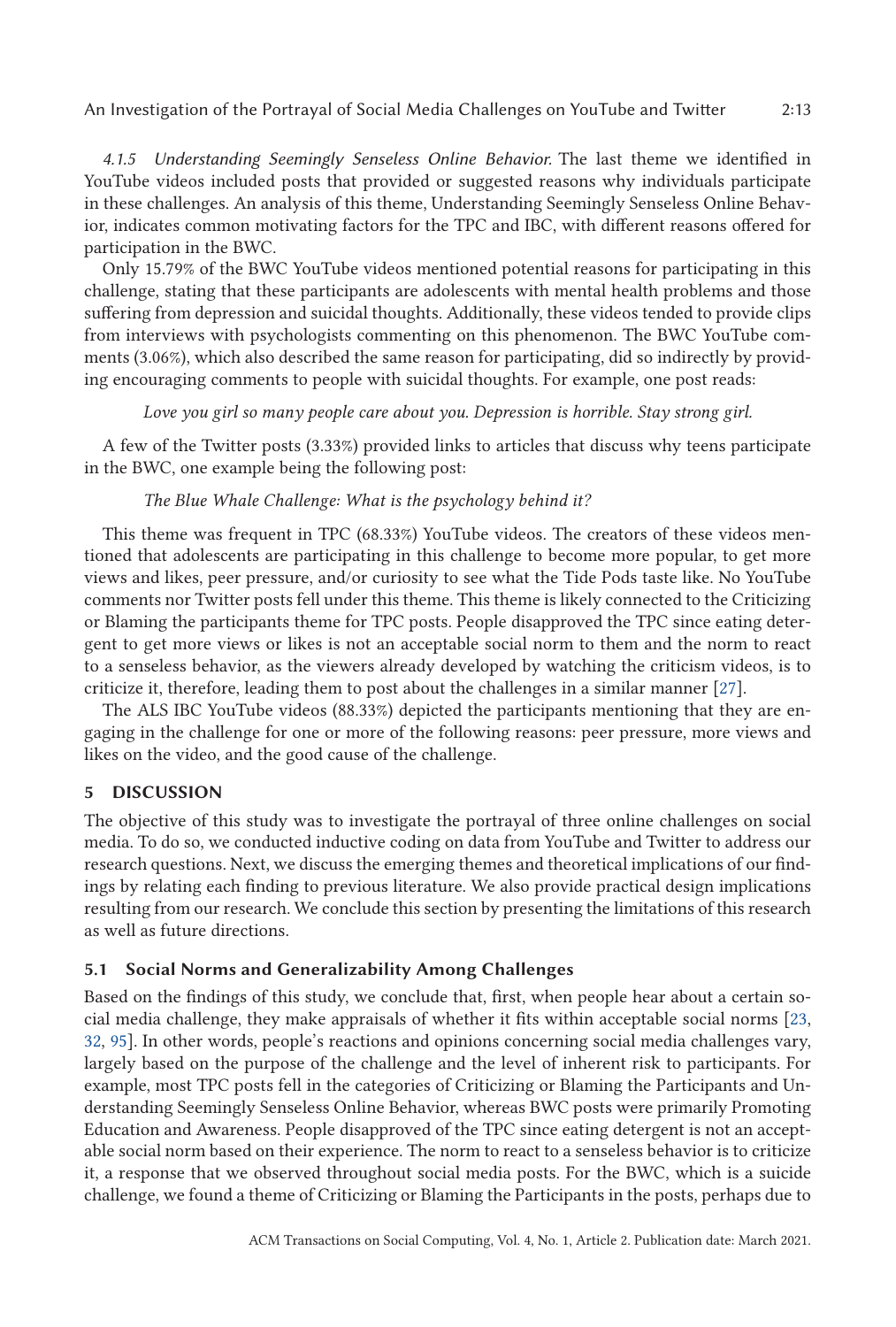the social stigma of devaluation of people who have mental health concerns and suicidal ideation and their families [\[64,](#page-20-0) [104\]](#page-22-0). However, the percentage of posts in this theme was small, and the majority of the posts were categorized as Promoting Education and Awareness, supporting the belief that educational and awareness campaigns about suicide have achieved a degree of success as the stigma and social norms about suicide are changing and suicide is now more commonly viewed as preventable.

Second, after forming the first impression of a challenge based on postings by the first group of social media users, the "norms" effect usually dominates future posts about a social media challenge. In other words, when people see that the majority of the posts about a challenge in their social network follow a certain theme, they tend to follow their peers and post about it similarly [\[23,](#page-19-0) [32,](#page-19-0) [95\]](#page-22-0). According to social norms theory, social media users likely observe the dominating themes among prior posters in their social networks, using these posts to develop social norms and to determine "appropriate" behavior [\[27\]](#page-19-0). This could explain why there is primarily a dominant theme for each challenge in our analysis, and only a small number of the posts fall into the other themes. For example, Promoting Awareness and Education was dominant in the ALS posts, reflecting that the first few posts presented the challenge positively as a means to improve chances of survival for someone with ALS. Subsequently, the remainder of the posts followed a similar theme. This could also explain why TPC posts were mainly characterized by criticism of the participants.

Third, our results add to the social norm theory that previous individual experiences and exposure to a challenge can affect opinions of future challenges. For example, a person who heard about the ALS IBC might have a positive first impression about online social media challenges. However, a person who heard about the TPC might assume that individuals are participating in these challenges for reasons such as social media fame. Other studies have found that people's first impressions affect their future decision making, underscoring the importance of understanding how potentially harmful social media challenges are portrayed [\[1,](#page-18-0) [2,](#page-18-0) [50,](#page-20-0) [51,](#page-20-0) [54,](#page-20-0) [55,](#page-20-0) [86\]](#page-21-0). In addition, as seen in the themes Criticizing or Blaming the Participants and Understanding Seemingly Senseless Online Behavior, the public opinion varies largely about these three challenges. As indicated in the theme Understanding Seemingly Senseless Online Behavior, social media users believed that people participated in the TPC and ALS IBC for reasons such as peer pressure and social media fame, both of which probably led to the theme Criticizing or Blaming the Participants, where they criticized those participants for engaging in risky behavior just to gain more views. However, as the theme Understanding Seemingly Senseless Online Behavior indicated, social media users believe that those who participated in the BWC experienced mental illness and, thus, they criticized them. However, in actuality, they glamorized and romanticized those participants by providing details about them that led to the emergence of the theme Detailed Information About the Participants.

## **5.2 Attempts to Raise Awareness About the Risks of Viral Social Media Challenges**

As seen in the Promoting Education and Awareness theme, our data showed that most of the videos appear to try to raise awareness about the risk associated with the two harmful challenges. Instead of doing so by providing positive experiences, as Criticizing or Blaming the Participants and Detailed Information About the Participants themes illustrate, these videos tend to expose the viewers to a significant level of images depicting self-harm. Such exposure could create minimal to moderate discomfort in vulnerable viewers [\[109\]](#page-22-0). However, there are also potential benefits to raising awareness about social media harms. The reinforcement of health-promoting social norms could potentially encourage healthier behavior, as individuals tend to align their behavior with dominant social norms [\[27\]](#page-19-0). As suggested by the literature, in most cases this exposure to posts that are allegedly positive could potentially provide the viewers the opportunity to build the social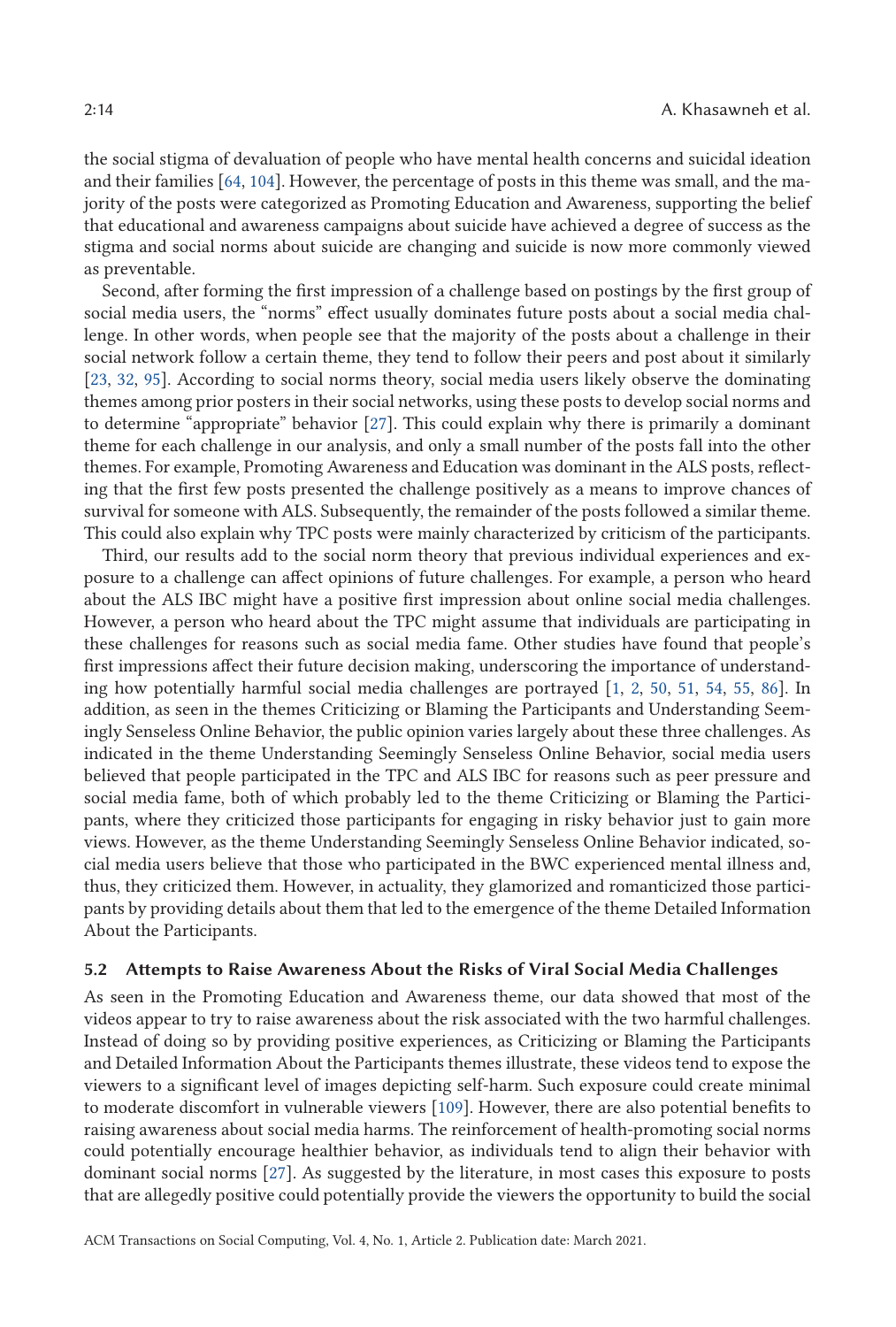skills necessary to set proper boundaries, solve problems, and show empathy. Specifically, these posts have the potential to strengthen viewers' ability to refuse to engage in risky online behavior, resisting peer pressure and online advances by strangers. Practicing refusal can lead to preventing engagement in risky or harmful behavior in the future. To the extent that posts model safe internet practices and resistance to peer pressure, they can also encourage viewers to resist participation and to intervene or find help for an acquaintance in a harmful situation [\[109\]](#page-22-0). However, for these videos to have a positive impact, there are a few safety considerations that need to be addressed [\[4,](#page-18-0) [49,](#page-20-0) [96\]](#page-22-0). By referring to the emergent themes, we will discuss how these videos violated these considerations, both limiting the potential positive impact of these videos and contributing to the potential for unwanted consequences.

## **5.3 Viral Social Media Challenges and Contagion Effects**

Without carefully crafting the content of posts intended to eliminate the spread of risky behaviors, these posts could negatively affect vulnerable individuals. In our analyses, we identified the following common themes: Criticizing or Blaming the Participants, Detailed Information About the Participants, and Giving Viewers a Tutorial on How to Participate. These themes indicated that a significant number of these posts contained a considerable amount of victim-specific information, illustrating how to complete a challenge by example and, in some cases, by showing clips from actual participants completing the challenge. This is in conflict with evidence-based recommendations for minimizing contagion of self-harming behavior [\[48,](#page-20-0) [115\]](#page-22-0). According to the Suicide Prevention Research Center guidelines, depicting means of self-harm and romanticizing individuals when discussing self-harm in the media should be avoided [\[47,](#page-20-0) [48,](#page-20-0) [115\]](#page-22-0). As mentioned in Section [4,](#page-6-0) doing so may actually contribute to the spread of the challenge and even suicide contagion [\[12,](#page-18-0) [25,](#page-19-0) [26,](#page-19-0) [102\]](#page-22-0) via social modeling effects, making the viewers more willing to participate after observing others [\[3,](#page-18-0) [15,](#page-18-0) [37,](#page-19-0) [84,](#page-21-0) [91\]](#page-22-0). According to self-harm and suicide contagion theory, people with mental health issues and suicidal thoughts are especially influenced by narratives on suicidal behavior and NSSI, adopting this self-injurious behavior as a coping strategy [\[75\]](#page-21-0). Thus, when such individuals see clips from actual participants engaging in self-harm as a coping strategy for a mental health problem such as depression, they may perceive a similarity in themselves and, therefore, see the participant as a "model" for how to cope with mental health issues [\[29,](#page-19-0) [41\]](#page-19-0).

Factors that lead an individual to mimic the behavior of another include attention, retention, reproduction, and motivation [\[6,](#page-18-0) [11,](#page-18-0) [31\]](#page-19-0). We believe that these social media posts contribute to the spread of these challenges by magnifying the impact of the first two, attention and retention, especially for those who already have the motivation for and capability of reproducing the behavior. We suggest that the availability of these posts to viewers on social media is a significant contributing factor to the attention and retention aspects due to social media's inherent accessibility. These videos, by providing detailed information about the participants as seen in themes Criticizing or Blaming the Participants and Detailed Information About the Participants, may potentially contribute to the development of an emotional relationship between the people who have already participated in a challenge and those viewing the challenge, who then become models with the potential to influence viewers' behavior. Moreover, having these videos perpetually available on social media has a potential impact on retention, as the viewers can repeatedly return to posts and videos to enhance their memory on how to perform the challenge.

Misperception and overestimation of participation may increase the number of individuals who participate in a challenge, such as the TPC, due to the number and types of posts on social media providing personal information about it [\[7,](#page-18-0) [33,](#page-19-0) [87\]](#page-21-0). Social norms research has found that correcting misperceptions is effective in reducing alcohol abuse [\[33,](#page-19-0) [82,](#page-21-0) [83,](#page-21-0) [98\]](#page-22-0), injection drug abuse [\[18\]](#page-19-0), sexually transmitted disease [\[59\]](#page-20-0), bullying [\[81\]](#page-21-0), and spreading of rumors on social media [\[106\]](#page-22-0).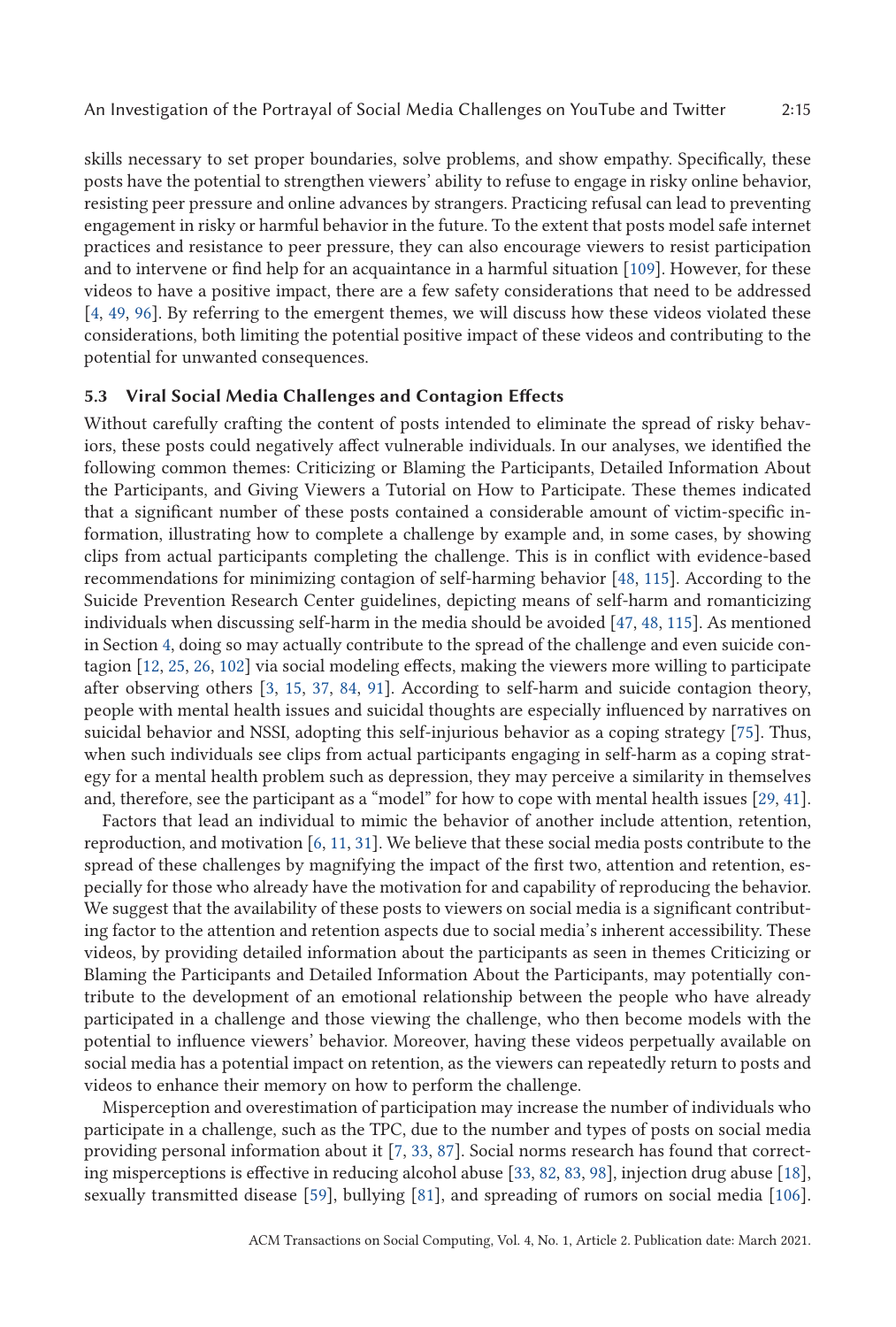Therefore, we believe that it provides an appropriate basis for the development of potential interventions to reduce further spread of the risky challenges.

#### **5.4 Implications for Design**

We suggest that there is an urgent need to monitor social media posts related to similar selfharming challenges, especially challenges like the BWC and TPC. The findings from this study call for a multipronged approach to minimize the spread of such challenges. First, there should be recommendations and guidelines specifically tailored for social media for anyone who wants to provide a positive and preventive message about self-harm challenges. Even though guidelines such as the Suicide Prevention Research Center Safe and Effective Messaging Guidelines [\[48,](#page-20-0) [115\]](#page-22-0) are in place, studies have shown that they are seldom followed by social media users [\[48,](#page-20-0) [49,](#page-20-0) [88\]](#page-21-0). Therefore, similar guidelines should be appropriately incorporated in social media websites to assist users, particularly those with more influence (e.g., celebrities, news anchors), on how to address suicide or self-harm in a safe way and minimize contagion.

In addition, it is recommended that video and content sharing platforms use automated machine learning–based video and content analysis algorithms that highlight violations in the content of the social media posts prior to making it available to the public online. The social media platform administrators could then suggest that the user to edit or remove such content. In addition, a scale indicating the level of harmfulness of the content in a post could help users understand the danger of their posts prior to posting. It could also provide feedback on how the potential risk deceases as they remove content from their original posts.

Regarding the specific content of posts intended to raise awareness, we suggest that social media platforms provide guidance to their users on how to create safe content. We recommend using frameworks such as the Intervention Wheel developed by the Minnesota Department of Health [\[35\]](#page-19-0), which suggests three levels of practice (community, systems, and individual/family) and 17 public health interventions to systematically consider as the most appropriate for combating the contagion and spread of self-harm challenges [\[35\]](#page-19-0). In addition, we suggest using the Nudge approach to push individuals in the right direction [\[48,](#page-20-0) [115\]](#page-22-0) by providing positive experiences about these challenges. For example, instead of showing cases of individuals suffering from depression who participated in the BWC, one can provide an example of positive stories where an individual thought about participating but was encouraged by concerned individuals to seek mental health resources or engage in more effective coping behaviors. A previous study has found that this strategy could potentially provide the viewers the opportunity to build the social skills necessary to set social boundaries, solve problems, and show empathy [\[109\]](#page-22-0).

## **5.5 Limitations and Future Research**

Although people participate in viral social media challenges for reasons that vary based on the purpose of the challenge itself, we argue that there are common factors that could potentially contribute to the willingness to do so. Future work should investigate the effect of factors such as attitude, perceived norms, personal agency, knowledge and skills, salience of the behavior, environmental constraints, and habit on the likelihood to participate in such challenges. Past research has found that people's emotions, their perception of public opinion, and the ease of performance of a risky behavior directly contribute to willingness to participate in such behavior [\[72\]](#page-21-0). We believe that similar factors could predict participation in social media challenges.

There are additional risk factors that might lead the participants to be inclined to participate in challenges specific to NSSI and/or suicide, such as trauma history, depression, social anxiety, loneliness, lack of social support, low self-esteem, and suicidal ideation [\[42,](#page-19-0) [101,](#page-22-0) [105\]](#page-22-0). Since these factors could contribute to NSSI and suicide in general, and since these kinds of challenges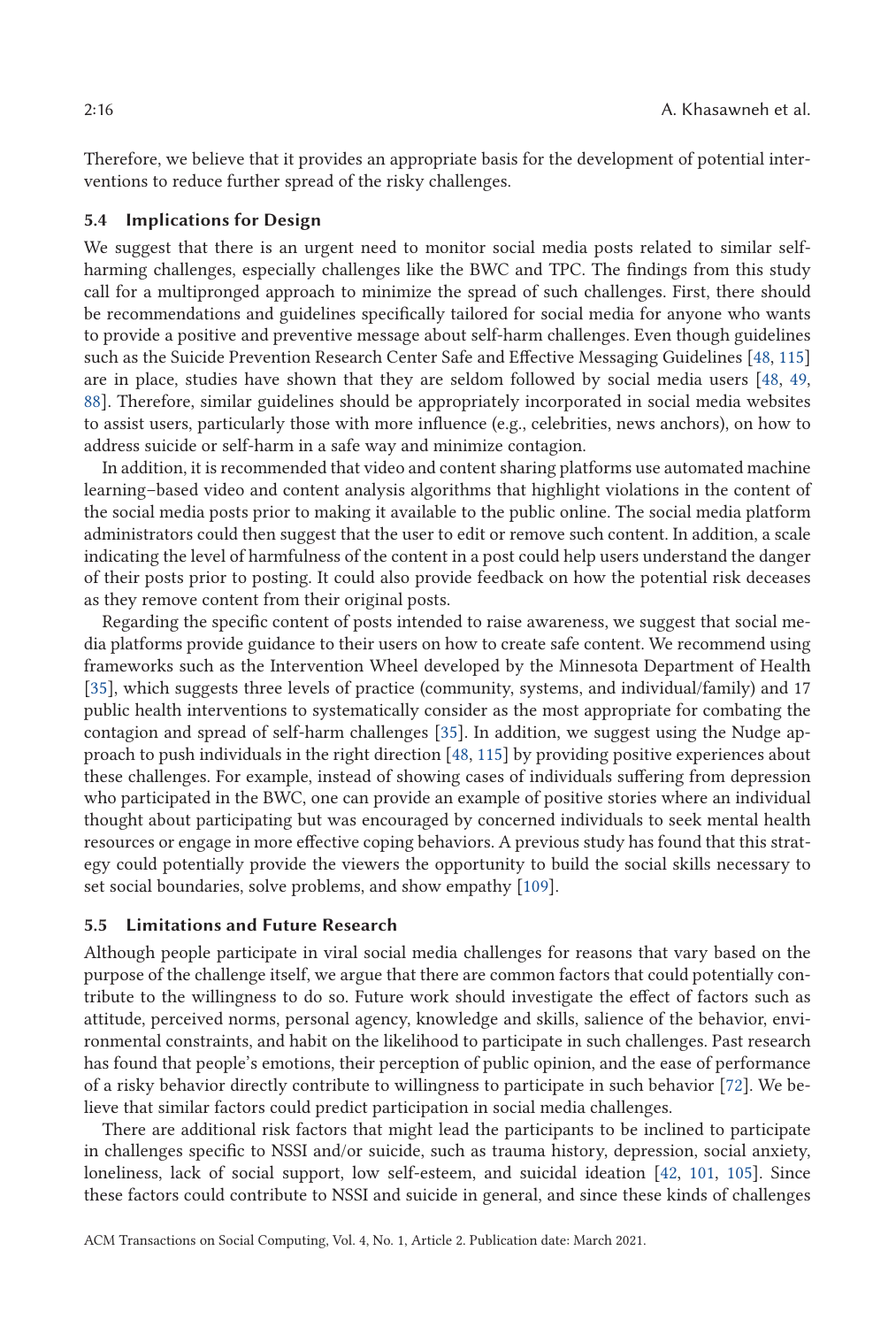normally target people who already have suicidal thoughts [\[101,](#page-22-0) [105\]](#page-22-0), it is possible that some may consider participating in these challenges as a means to investigate or engage in self-harming or suicidal behavior. It is important to further explore, validate, and quantify the actual effect of these factors on societal perception of different social media challenges and teenagers' willingness to participate, as well as studying quantitatively how the effect of these factors vary based on the nature of the challenge. Doing so will provide critical insight for developing a verified model characterizing the nature and spread of potentially harmful viral challenges on social media and, subsequently, develop interventions to minimize suicide contagion risks at a societal level.

This content analysis is not without limitations. The search criteria were very specific and may not have captured all relevant videos and posts, especially those on private accounts. Additionally, the exclusion of videos and posts not published in English may limit the generalizability of our findings to the worldwide portrayal patterns of these challenges. Last, since YouTube and other social media platforms have deleted posts about the BWC and TPC, the findings of this study are limited to the remaining posts that did not meet the exclusion criteria for these platforms. Therefore, findings from this study may not generalize to all posts about online challenges, and various themes and responses to the challenges may not have been captured. Studying the content and the reason behind posting riskier content, such as the ones that were potentially deleted by the social media platforms, requires interviewing the people who post and share this content.

## **6 CONCLUSION**

This research involved a systematic study exploring the portrayal of viral social media–based challenges, including assessing the potential risks associated with their portrayal by examining public social media posts. We conducted thematic analysis on scraped data from two of the most popular social media platforms: YouTube and Twitter. We identified five common themes across the challenges: raising awareness, criticizing the challenge or participants, providing information about participants of the challenge, providing information on how to participate, and/or talking about why people participate in the online challenges. We suggest that people determine whether a social media challenge fits within acceptable social norms when they first hear about it. They should assess the challenge based on its purpose and the level of potential self-harm associated with it, both of which should guide how they post about it. Our findings suggest that a large number of the social media posts intended to educate the people or raise awareness about a specific behavior related to a challenge. However, the content of these posts could potentially normalize self-harming behavior and create misperceptions that the behavior is more prevalent than it is. For these posts to have a positive impact, several safety considerations need to be addressed, and we have offered strategies on how designers could help social media users provide positive and safe messages to vulnerable individuals.

#### **RESOURCE FOR SEEKING HELP**

If you or a loved one has thoughts of suicide or self-harm, please contact the Suicide Prevention Hotline: 1-800-273-8255.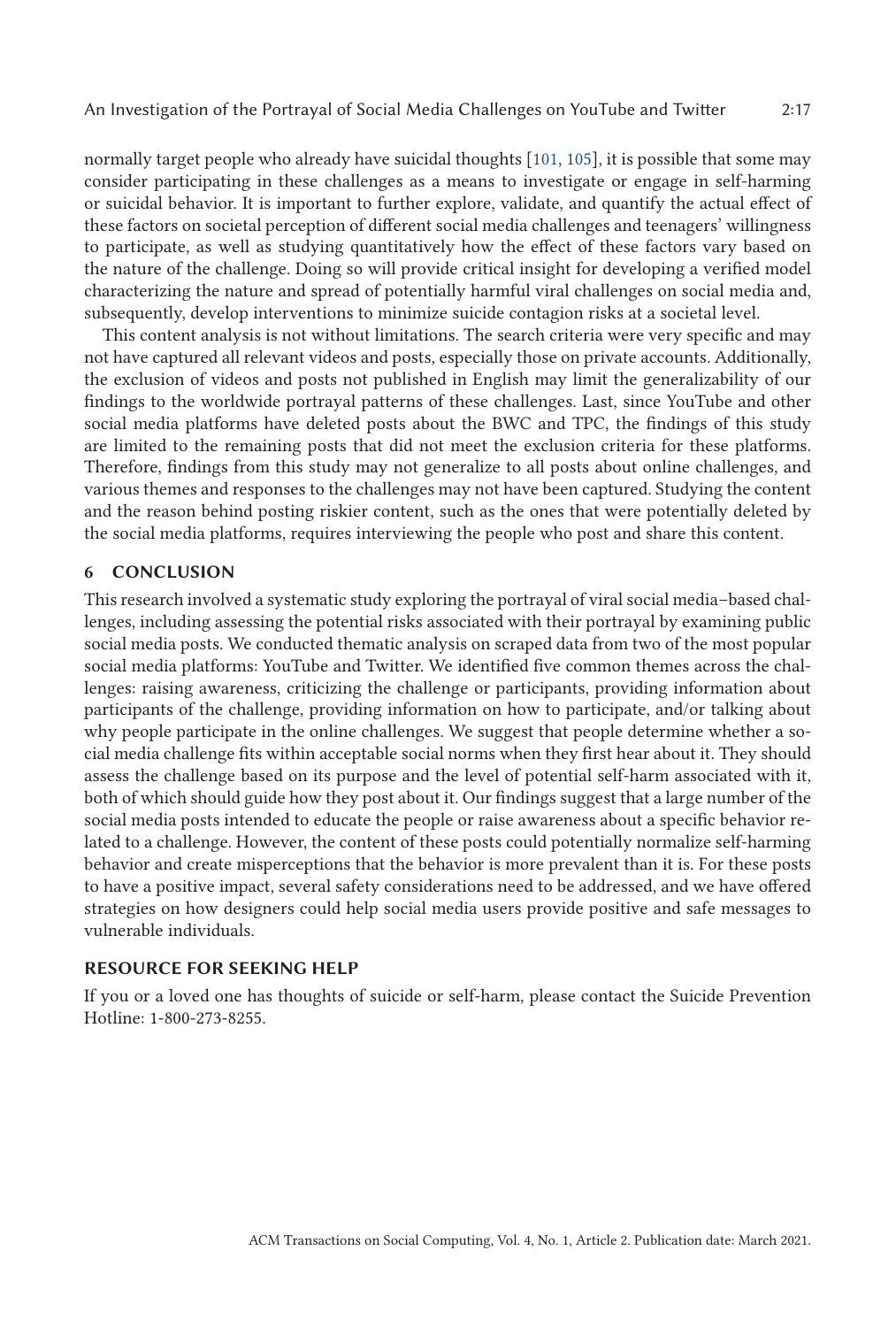# <span id="page-17-0"></span>**APPENDIX**

# **A DESCRIPTION OF THE THEMES IDENTIFIED ACROSS PLATFORMS**

| Theme                                                            | Source              | Description                                                                                                                                                                                                                                                                                                                                                                                                                                                                                                                                |
|------------------------------------------------------------------|---------------------|--------------------------------------------------------------------------------------------------------------------------------------------------------------------------------------------------------------------------------------------------------------------------------------------------------------------------------------------------------------------------------------------------------------------------------------------------------------------------------------------------------------------------------------------|
| Promoting Education<br>and Awareness                             | YouTube Videos      | Videos explaining the challenge for the purpose of raising<br>awareness or educating people about the results of engaging<br>in it. These videos might include:<br>- the methods for convincing individuals to participate<br>- descriptions of the tasks in the challenge<br>- discussions about the targeted populations<br>- discussing the success of the challenge and explaining<br>ALS and how to donate<br>providing recommendations or advice to the parents,<br>authorities, media, or kids.                                     |
|                                                                  | YouTube<br>Comments | Providing recommendations to reduce the spread of harmful<br>challenges.<br>OR Saying something positive about the challenge to raise<br>awareness.                                                                                                                                                                                                                                                                                                                                                                                        |
|                                                                  | Twitter             | Content primarily directed toward parents, teens, or<br>authorities to warn them about the challenge.<br>OR Providing information about the purpose of the challenge<br>and how many have participated in it.<br>OR Saying positive comments about the person who<br>participated in it.                                                                                                                                                                                                                                                   |
| Criticizing or Blaming<br>the Participants                       | YouTube Videos      | Videos mainly criticized the challenge and individuals who<br>participate in it.<br>OR Funny or sarcastic videos about the challenge.                                                                                                                                                                                                                                                                                                                                                                                                      |
|                                                                  | YouTube<br>Comments | Making fun of the challenge or the people who participated in<br>it.<br>OR Scolding those who played the game, the video, the<br>curator (the creator of the game), or the challenge.                                                                                                                                                                                                                                                                                                                                                      |
|                                                                  | Twitter             | Making fun of the challenge or the people who participated in<br>it.                                                                                                                                                                                                                                                                                                                                                                                                                                                                       |
| Sharing Detailed<br><b>Information About</b><br>the Participants | YouTube Videos      | Videos showing pictures of the challenge's victims and how<br>they died (mainly for BWC).<br>OR Videos mentioning the number of people who have died<br>due to BWC, who created it, what counties have been affected<br>by it, descriptions of the tasks, and the various names for<br>BWC.<br>OR videos that talked about the origin of the challenge, how<br>many poisoning cases have been reported due to TPC, or how<br>many people have died due to eating Tide Pods.<br>OR videos talked about people that participated in ALS IBC. |
|                                                                  | YouTube<br>Comments | Talking about experiences playing the game or the<br>experiences of someone known who had played the game.<br>OR User's intention for playing the game and asking for links<br>to participate and/or agreeing with the curator quotes about<br>cleaning the society of people with mental health issues.                                                                                                                                                                                                                                   |
|                                                                  | Twitter             | Talking about experiences playing the game or the<br>experiences of someone known who had played the game.                                                                                                                                                                                                                                                                                                                                                                                                                                 |

(Continued)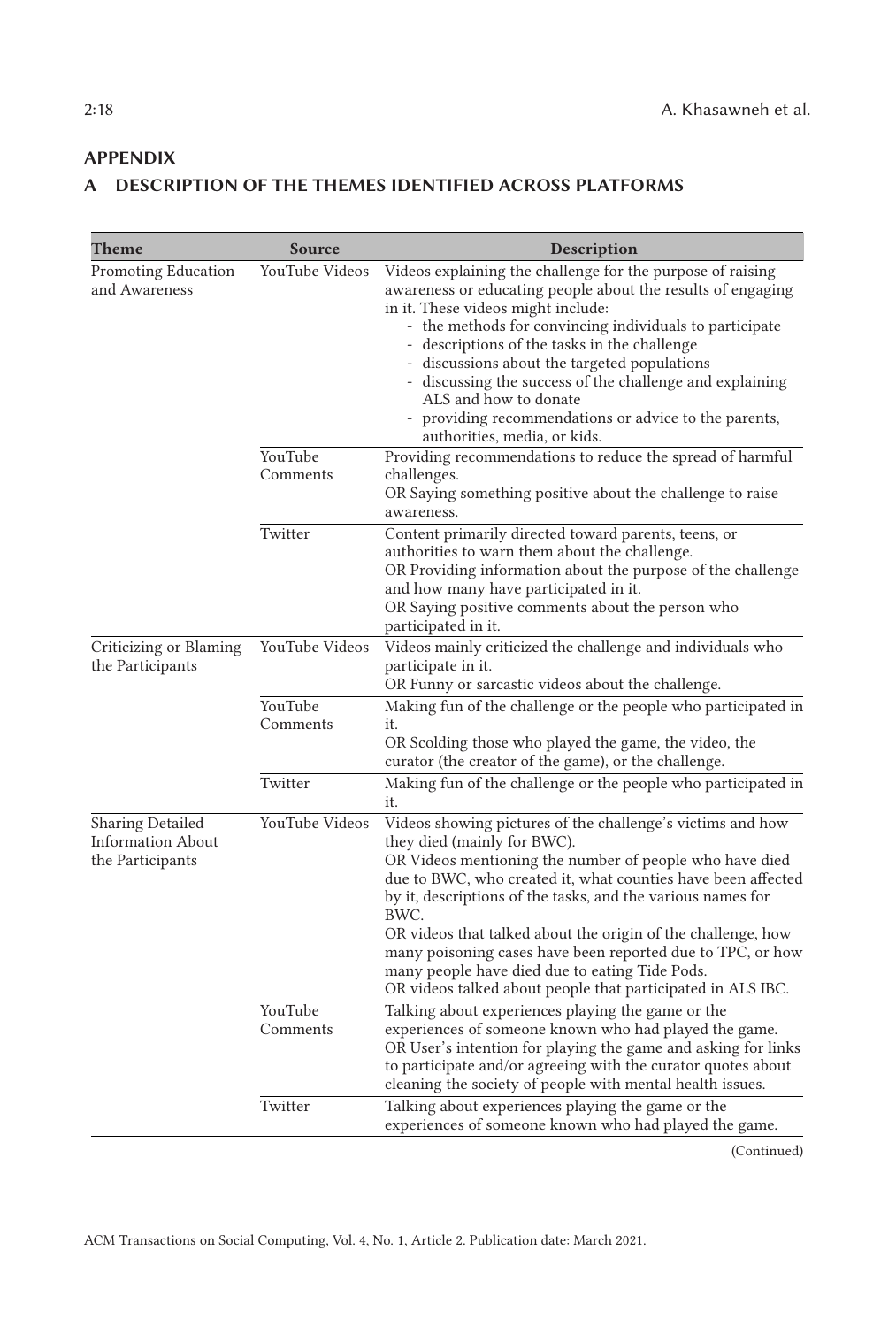<span id="page-18-0"></span>

| Theme                                                          | Source              | Description                                                                                                                                                                                                                |
|----------------------------------------------------------------|---------------------|----------------------------------------------------------------------------------------------------------------------------------------------------------------------------------------------------------------------------|
| Giving Viewers a<br>Tutorial on How to<br>Participate          | YouTube Videos      | Videos of individuals accepting, participating, and inviting<br>others to participate in the challenge.<br>OR Mock interactions of how an individual can participate in<br>the challenge.                                  |
|                                                                | YouTube<br>Comments | N/A                                                                                                                                                                                                                        |
|                                                                | Twitter             | N/A                                                                                                                                                                                                                        |
| Understanding<br><b>Seemingly Senseless</b><br>Online Behavior | YouTube Videos      | Videos mentioning that individuals participate in the<br>challenge for social media fame, consequences of mental<br>problems, the peer pressure, the good cause, the curiousness<br>of the consequences, or other reasons. |
|                                                                | YouTube<br>Comments | Expressing sorrow to the participants, their families, and their<br>friends.                                                                                                                                               |
|                                                                | Twitter             | Providing educational material on mental health.                                                                                                                                                                           |

## **ACKNOWLEDGMENTS**

Any opinion, findings, and conclusions or recommendations expressed in this material are those of the authors and do not necessarily reflect the views of the research sponsors.

#### **REFERENCES**

- [1] Sruthy Agnisarman, Amro Khasawneh, Amal Ponathil, Snowil Lopes, and Kapil Chalil Madathil. 2018. A qualitative study investigating the sensemaking process of engineers performing windstorm risk surveys. *Proc. Hum. Fact. Ergon. Soc. Annu. Meet.* 62, 1 (2018), 1776–1776.
- [2] Sruthy Agnisarman, Amal Ponathil, Snehal Lopes, and Kapil Chalil Madathil. 2018. An investigation of consumer's choice of a healthcare facility when user-generated anecdotal information is integrated into healthcare public reports. *Int. J. Ind. Ergon.* 66, (2018), 206–220.
- [3] Icek Ajzen. 2011. The theory of planned behavior. In *Handbook of Theories of Social Psychology*, Volume 1, P. A. M. Van Lange, A. W. Kruglanski, and E. Tory Higgins (Eds.). SAGE, London, UK, 438–459.
- [4] Amro Khasawneh, Kapil Chalil Madathil, Emma Dixon, Pamela Wisniewski, Heidi Zinzow, and Rebecca Roth. 2019. An investigation on the portrayal of Blue Whale Challenge on YouTube and Twitter. In *Proceedings of the Human Factors and Ergonomics Society Annual Meeting*.
- [5] Andrew H. Avery, Lisa Rae, J. Blair Summitt, and Steven Alexander Kahn. 2016. The fire challenge: A case report and analysis of self-inflicted flame injury posted on social media. *J. Burn Care Res.* 37, 2 (2016), e161–e165.
- [6] Albert Bandura and Richard H. Walters. 1977. *Social Learning Theory*. Prentice Hall, Englewood Cliffs, NJ.
- [7] Daniel A. Berkowitz. 1997. *Social Meanings of News: A Text-Reader*. SAGE, Thousand Oaks, CA.
- [8] Lucy Biddle, Jenny Donovan, Keith Hawton, Navneet Kapur, and David Gunnell. 2008. Suicide and the internet. *BMJ* 336, 7648 (2008), 800–802.
- [9] Virginia Braun and Victoria Clarke. 2013. *Successful Qualitative Research: A Practical Guide for Beginners*. SAGE, London, UK.
- [10] Julie E. Bromberg, Erik M. Augustson, and Cathy L. Backinger. 2012. Portrayal of smokeless tobacco in YouTube videos. *Nicotine Tob. Res.* 14, 4 (2012), 455–462.
- [11] Kendra Cherry. 2011. Social learning theory: An overview of Bandura's social learning theory. *New York Times.* Online article.
- [12] N. A. Christakis and J. H. Fowler. 2013. Social contagion theory: Examining dynamic social networks and human behavior. *Stat. Med.* 32, 4 (2013), 539–718.
- [13] Robert B. Cialdini and Melanie R. Trost. 1998. Social influence: Social norms, conformity and compliance. In *The Handbook of Social Psychology*, D. T. Gilbert, S. T. Fiske, and G. Lindzey (Eds.). McGraw-Hill, New York, NY, 151– 192.
- [14] Marika Cifor and Patricia Garcia. 2020. Gendered by design: A duoethnographic study of personal fitness tracking systems. *Trans. Soc. Comput.* 2, 4 (2020), 1–22.
- [15] Loren Coleman. 2004. *The Copycat Effect: How the Media and Popular Culture Trigger the Mayhem in Tomorrow's Headlines*. Simon & Schuster, New York, NY.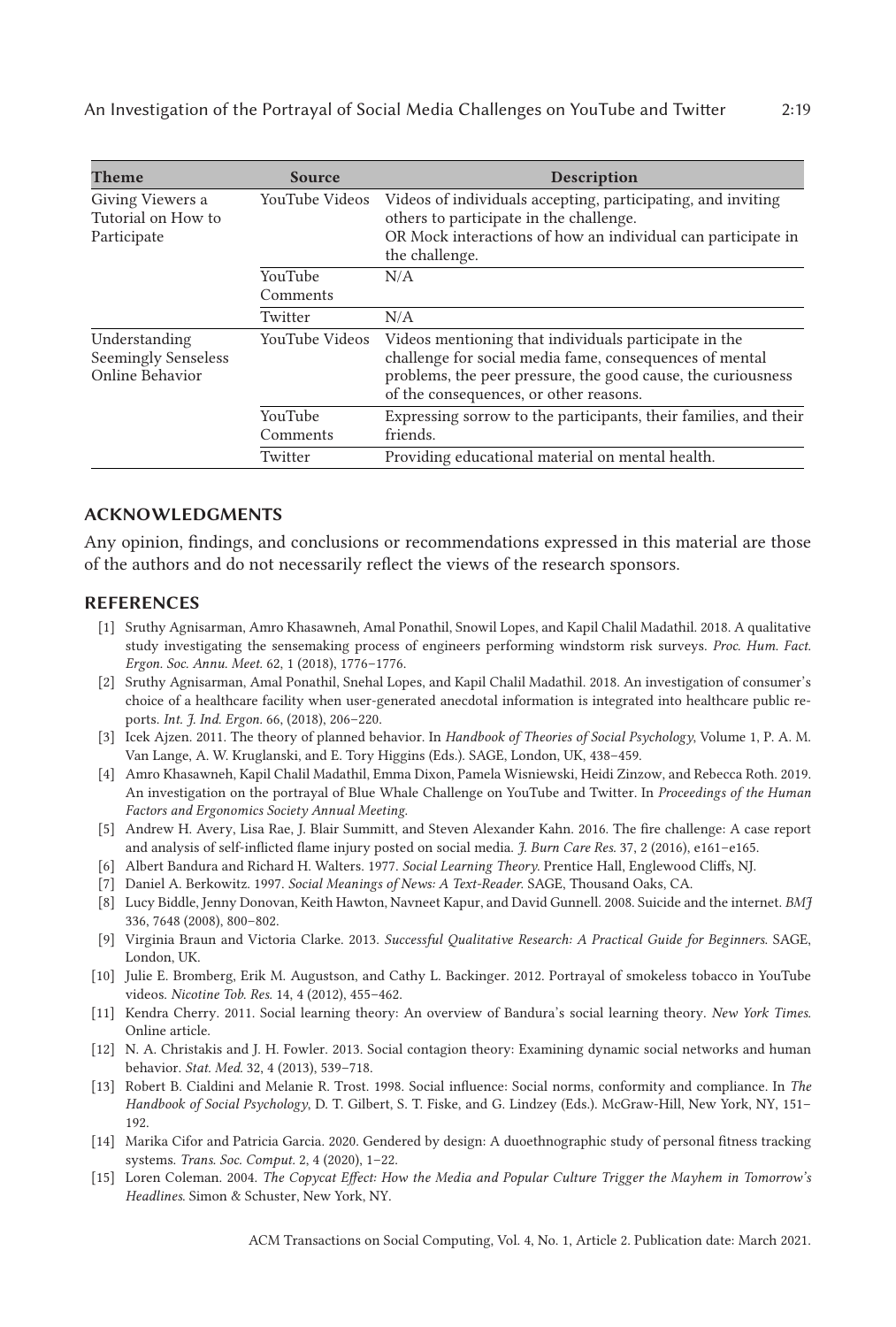- <span id="page-19-0"></span>[16] Patrick Corrigan. 2004. How stigma interferes with mental health care. *Am. Psychol.* 59, 7 (2004), 614–625.
- [17] Patrick W. Corrigan and Frederick E. Miller. 2004. Shame, blame, and contamination: A review of the impact of mental illness stigma on family members. *J. Ment. Health* 13, 6 (2004), 537–548.
- [18] Melissa A. Davey-Rothwell, Dan E. Siconolfi, Karin E. Tobin, and Carl A. Latkin. 2015. The role of neighborhoods in shaping perceived norms: An exploration of neighborhood disorder and norms among injection drug users in Baltimore, MD. *Health Place* 33, (2015), 181–186.
- [19] Katie Davis, David P. Randall, Anthony Ambrose, and Mania Orand. 2015. "I was bullied too": Stories of bullying and coping in an online community. *Inf. Commun. Soc.* 18, 4 (2015), 357–375.
- [20] Andreas Diekmann and Peter Preisendörfer. 1992. Persónliches umweltverhalten: Diskrepanzen zwischen Anspruch und Wirklichkeit [Ecology in everyday life: Inconsistencies between environmental attitudes and behavior]. *Koln. Z. Soziol. Sozialpsychol.* 44, 2 (1992), 226–251.
- [21] Angela Dobele, Adam Lindgreen, Michael Beverland, Joëlle Vanhamme, and Robert van Wijk. 2007. Why pass on viral messages? Because they connect emotionally. *Bus. Horiz.* 50, 4 (2007), 291–304.
- [22] J. Ducharme. 2018. Tide is telling people to call poison control after doing the Tide Pod Challenge. *Time*. Retrieved January 23, 2021 from [https://time.com/5108478/tide-pod-challenge-poison-control/.](https://time.com/5108478/tide-pod-challenge-poison-control/)
- [23] Jon Elster. 1989. Social norms and economic theory. *J. Econ. Perspect.* 3, 4 (1989), 99–117.
- [24] Charlotte Emma Hilton. 2017. Unveiling self-harm behaviour: What can social media site Twitter tell us about selfharm? A qualitative exploration. *J. Clin. Nurs.* 26, 11–12 (2017), 1690–1704.
- [25] S. Fekete and E. Macsai. 1990. Hungarian suicide models, past and present. In *Suicidal Behavior and Risk Factors*, G. Ferrari (Ed.). Monduzzi Editore, Bologna, Italy, 149–156.
- [26] S. Fekete and A. Schmidtke. 1995. The Impact of Mass Media Reports on Suicide and Attitudes Toward Self-Destruction: Previous Studies and Some New Data from Hungary and Germany. Retrieved August 24, 2018 from [http://psycnet.apa.org/record/1995-98656-010.](http://psycnet.apa.org/record/1995-98656-010)
- [27] Leon Festinger. 1954. A theory of social comparison processes. *Hum. Relat.* 7, 2 (1954), 117–140.
- [28] Manuel Gomez-Rodriguez, Jure Leskovec, and Andreas Krause. 2012. Inferring networks of diffusion and influence. *ACM Trans. Knowl. Discov. Data* 5, 4 (2012), Article 21, 37 pages.
- [29] Madelyn Gould, Patrick Jamieson, and Daniel Romer. 2003. Media contagion and suicide among the young. *Am. Behav. Sci.* 46, 9 (2003), 1269–1284.
- [30] Amelia Grant-Alfieri, Judy Schaechter, and Steven E. Lipshultz. 2013. Ingesting and aspirating dry cinnamon by children and adolescents: The "Cinnamon Challenge." *Pediatrics* 131, 5 (2013), 833–835.
- [31] Joan E. Grusec. 1994. Social learning theory and developmental psychology: The legacies of Robert R. Sears and Albert Bandura. In *A Century of Developmental Psychology*, R. D. Parke (Ed.). American Psychological Association, Washington, DC, 473–497.
- [32] Werner Güth and Stefan Napel. 2006. Inequality aversion in a variety of games—An indirect evolutionary analysis. *Econ. J. Nepal* 116, 514 (2006), 1037–1056.
- [33] M. Haines and S. F. Spear. 1996. Changing the perception of the norm: A strategy to decrease binge drinking among college students. *J Am. Coll. Health* 45, 3 (1996), 134–140.
- [34] James Hardy, Mark A. Eys, and Albert V. Carron. 2005. Exploring the potential disadvantages of high cohesion in sports teams. *Small Group Res.* 36, 2 (2005), 166–187.
- [35] Minnesota Department of Health. 2016. Publications from the Center for Public Health Practice. Retrieved January 23, 2021 from [http://www.health.state.mn.us/communities/practice/resources/publications/.](http://www.health.state.mn.us/communities/practice/resources/publications/)
- [36] Douglas D. Heckathorn. 1988. Collective sanctions and the creation of prisoner's dilemma norms. *Am. J. Sociol.* 94, 3 (1988), 535–562.
- [37] Jacqueline B. Helfgott. 2015. Criminal behavior and the copycat effect: Literature review and theoretical framework for empirical investigation. *Aggress. Violent Behav.* 22, (2015), 46–64.
- [38] Alex Hider. 2018. The Tide Pod Challenge has prompted 86 calls to poison control centers in 2018. *News 5 Cleveland*. Retrieved October 29, 2018 from [https://www.news5cleveland.com/news/national/the-tide-pod-challenge](https://www.news5cleveland.com/news/national/the-tide-pod-challenge-has-prompted-86-calls-to-poison-control-centers-in-2018)[has-prompted-86-calls-to-poison-control-centers-in-2018.](https://www.news5cleveland.com/news/national/the-tide-pod-challenge-has-prompted-86-calls-to-poison-control-centers-in-2018)
- [39] Jason Y. C. Ho and Melanie Dempsey. 2010. Viral marketing: Motivations to forward online content. *J. Bus. Res.* 63, 9 (2010), 1000–1006.
- [40] Christine Horne. 2001. Sociological perspectives on the emergence of social norms. In *Social Norms*, M. Hechter and K.-D. Opp (Eds.). Russell Sage Foundation, New York, NY, 3–34.
- [41] Beverly J. Insel and Madelyn S. Gould. 2008. Impact of modeling on adolescent suicidal behavior. *Psychiatr. Clin. North Am.* 31, 2 (2008), 293–316.
- [42] Stephanie Jarvi, Benita Jackson, Lance Swenson, and Heather Crawford. 2013. The impact of social contagion on non-suicidal self-injury: A review of the literature. *Arch. Suicide Res.* 17, 1 (2013), 1–19.
- [43] Thomas E. Joiner Jr., Kimberly A. Van Orden, Tracy K. Witte, and M. David Rudd. 2009. *The Interpersonal Theory of Suicide: Guidance for Working with Suicidal Clients*. American Psychological Association, Washington, DC.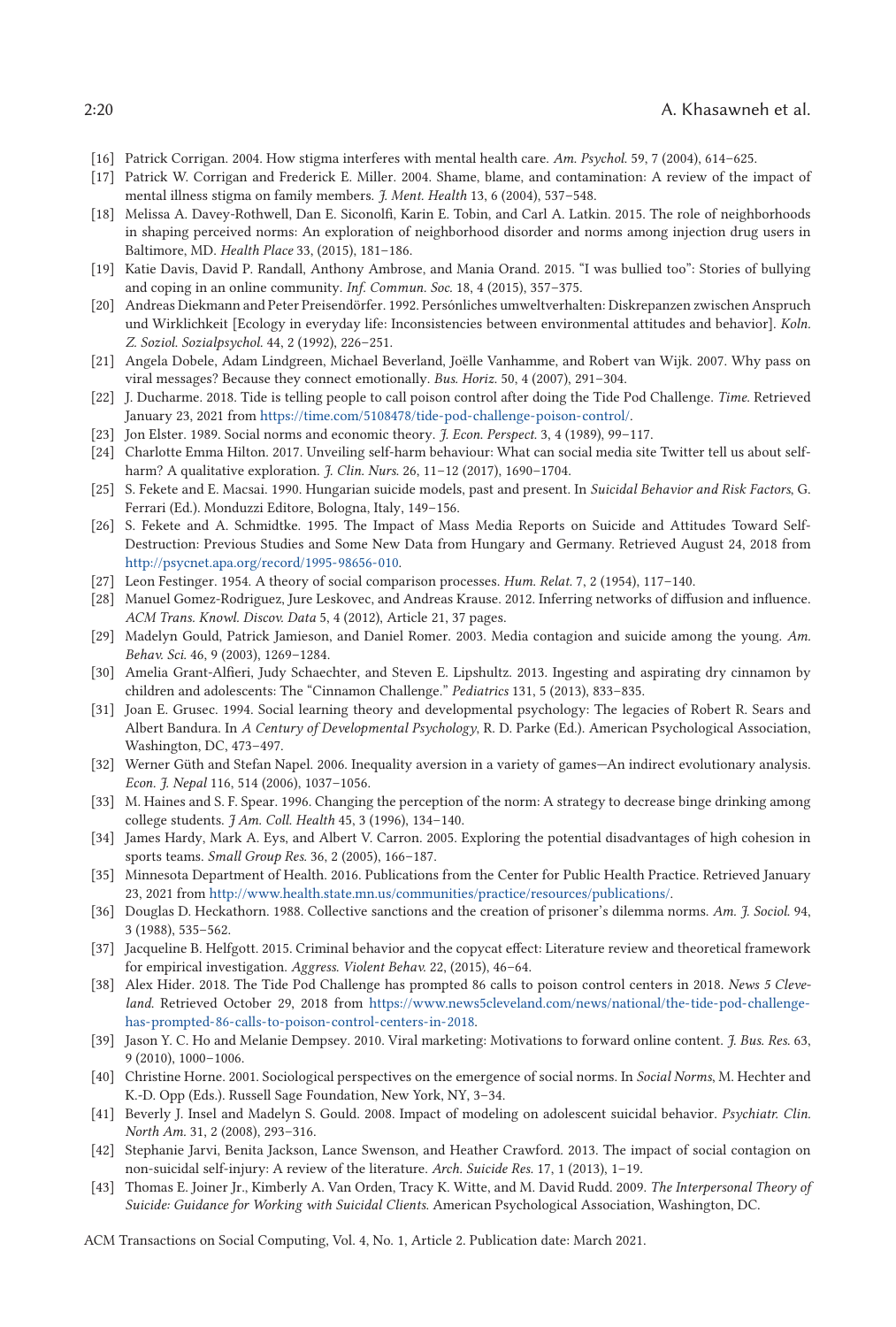- <span id="page-20-0"></span>[44] Thomas E. Joiner, Kimberly A. Van Orden, Tracy K. Witte, Edward A. Selby, Jessica D. Ribeiro, Robyn Lewis, and M. David Rudd. 2009. Main predictions of the interpersonal-psychological theory of suicidal behavior: Empirical tests in two samples of young adults. *J. Abnorm. Psychol.* 118, 3 (2009), 634–646.
- [45] Lisa M. Jones, Kimberly J. Mitchell, and David Finkelhor. 2012. Trends in youth internet victimization: Findings from three youth internet safety surveys 2000–2010. *J. Adolesc. Health Care* 50, 2 (2012), 179–186.
- [46] J. A. N. Joosten, Ronald A. Knibbe, Mieke Derickx, Klara Hradilova-Selin, and Marja Holmila. 2009. Criticism of drinking as informal social control: A study in 18 countries. *Contemp. Drug Probl.* 36, 1–2 (2009), 85–109.
- [47] Amro Khasawneh. 2019. *Systems Engineering Approaches to Minimize the Viral Spread of Social Media Challenges*. Ph.D. Dissertation. Clemson University, Clemson, SC.
- [48] Amro Khasawneh, Kapil Chalil Madathil, Emma Dixon, Pamela Wisniewski, Heidi Zinzow, and Rebecca Roth. 2019. An investigation on the portrayal of Blue Whale Challenge on YouTube and Twitter. *Proc. Hum. Fact. Ergon. Soc. Annu. Meet.* 63, 1 (2019), 887–888.
- [49] Amro Khasawneh, Kapil Chalil Madathil, Emma Dixon, Pamela Wiśniewski, Heidi Zinzow, and Rebecca Roth. 2020. Examining the self-harm and suicide contagion effects of the Blue Whale Challenge on YouTube and Twitter: Qualitative study. *JMIR Mental Health* 7, 4 (2020), e15973.
- [50] Amro Khasawneh, Amal Ponathil, Necmettin Firat Ozkan, and Kapil Chalil Madathil. 2018. How should I choose my dentist? A preliminary study investigating the effectiveness of decision aids on healthcare online review portals. *Proc. Hum. Fact. Ergon. Soc. Annu. Meet.* 62, 1 (2018), 1694–1698.
- [51] Amro Khasawneh, Hunter Rogers, Jeffery Bertrand, Kapil Chalil Madathil, and Anand Gramopadhye. 2019. Human adaptation to latency in teleoperated multi-robot human-agent search and rescue teams. *Autom. Constr.* 99, (2019), 265–277.
- [52] James A. Kitts. 2006. Collective action, rival incentives, and the emergence of antisocial norms. *Am. Sociol. Rev.* 71, 2 (2006), 235–259.
- [53] James A. Kitts. 2006. Social influence and the emergence of norms amid ties of amity and enmity. *Simul. Model. Pract. Th.* 14, 4 (2006), 407–422.
- [54] G. Klein, B. Moon, and R. R. Hoffman. 2006. Making sense of sensemaking 1: Alternative perspectives. *IEEE Intell. Syst.* 21, 4 (2006), 70–73.
- [55] G. Klein, K. Ross, B. Moon, D. Klein, R. Hoffman, and E. Hollnagel. 2003. Macrocognition. *IEEE Intell. Syst.* 18, 3 (2003), 81–85.
- [56] Kerry L. Knox, Yeates Conwell, and Eric D. Caine. 2004. If suicide is a public health problem, what are we doing to prevent it? *Am. J. Public Health* 94, 1 (2004), 37–45.
- [57] Emily Kroshus, Bernice Garnett, Matt Hawrilenko, Christine M. Baugh, and Jerel P. Calzo. 2015. Concussion underreporting and pressure from coaches, teammates, fans, and parents. *Soc. Sci. Med.* 134 (2015), 66–75.
- [58] Emily Kroshus, Bernice R. Garnett, Christine M. Baugh, and Jerel P. Calzo. 2015. Social norms theory and concussion education. *Health Educ. Res.* 30, 6 (2015), 1004–1013.
- [59] C. A. Latkin, S. J. Kuramoto, M. A. Davey-Rothwell, and K. E. Tobin. 2010. Social norms, social networks, and HIV risk behavior among injection drug users. *AIDS Behav.* 14, 5 (2010), 1159–1168.
- [60] M. A. Lewis and K. S. Rook. 1999. Social control in personal relationships: Impact on health behaviors and psychological distress. *Health Psychol* 18, 1 (1999), 63–71.
- [61] Sonia Livingstone, Leslie Haddon, Anke Görzig, and Kjartan Ólafsson. 2010. Risks and safety on the internet: the perspective of European children: key findings from the EU Kids Online survey of 9-16 year olds and their parents in 25 countries. *LSE Research Online*. Retrieved on February 10, 2021 from [http://eprints.lse.ac.uk/53058/1/\\_\\_lse.ac.](http://eprints.lse.ac.uk/53058/1/__lse.ac.uk_storage_LIBRARY_Secondary_libfile_shared_repository_Content_EU%20Kids%20Online_EU_Kids_Online_Report_Risks_and_safety_for_children_on_the_internet_2010.pdf) [uk\\_storage\\_LIBRARY\\_Secondary\\_libfile\\_shared\\_repository\\_Content\\_EU%20Kids%20Online\\_EU\\_Kids\\_Online\\_](http://eprints.lse.ac.uk/53058/1/__lse.ac.uk_storage_LIBRARY_Secondary_libfile_shared_repository_Content_EU%20Kids%20Online_EU_Kids_Online_Report_Risks_and_safety_for_children_on_the_internet_2010.pdf) [Report\\_Risks\\_and\\_safety\\_for\\_children\\_on\\_the\\_internet\\_2010.pdf.](http://eprints.lse.ac.uk/53058/1/__lse.ac.uk_storage_LIBRARY_Secondary_libfile_shared_repository_Content_EU%20Kids%20Online_EU_Kids_Online_Report_Risks_and_safety_for_children_on_the_internet_2010.pdf)
- [62] Sonia Livingstone, Leslie Haddon, Anke Görzig, and Kjartan Ólafsson. 2011. Risks and safety on the internet: the perspective of European children: full findings and policy implications from the EU Kids Online survey of 9-16 year olds and their parents in 25 countries. *LSE Research Online*. Retrieved on February 10, 2021 from [http://eprints.lse.](http://eprints.lse.ac.uk/33731/1/Risks%20and%20safety%20on%20the%20internet(lsero).pdf) [ac.uk/33731/1/Risks%20and%20safety%20on%20the%20internet\(lsero\).pdf.](http://eprints.lse.ac.uk/33731/1/Risks%20and%20safety%20on%20the%20internet(lsero).pdf)
- [63] Sonia Livingstone, Kjartan Ólafsson, Brian O'Neill, and Veronica Donoso. 2012. *Towards a Better Internet for Children: Findings and Recommendations from EU Kids Online to Inform the CEO Coalition*. London School of Economics and Political Science, London, UK.
- [64] James D. Livingston and Jennifer E. Boyd. 2010. Correlates and consequences of internalized stigma for people living with mental illness: A systematic review and meta-analysis. *Soc. Sci. Med.* 71, 12 (2010), 2150–2161.
- [65] Chuan Luo, Xiaolong Zheng, Daniel Dajun Zeng, and Scott Leischow. 2014. Portrayal of electronic cigarettes on YouTube. *BMC Public Health* 14, (2014), 1028.
- [66] Francesco Lupariello, Serena Maria Curti, Elena Coppo, Sara Simona Racalbuto, and Giancarlo Di Vella. 2019. Selfharm risk among adolescents and the phenomenon of the "Blue Whale Challenge": Case series and review of the literature. *J. Forensic Sci.* 64, 2 (2019), 638–642.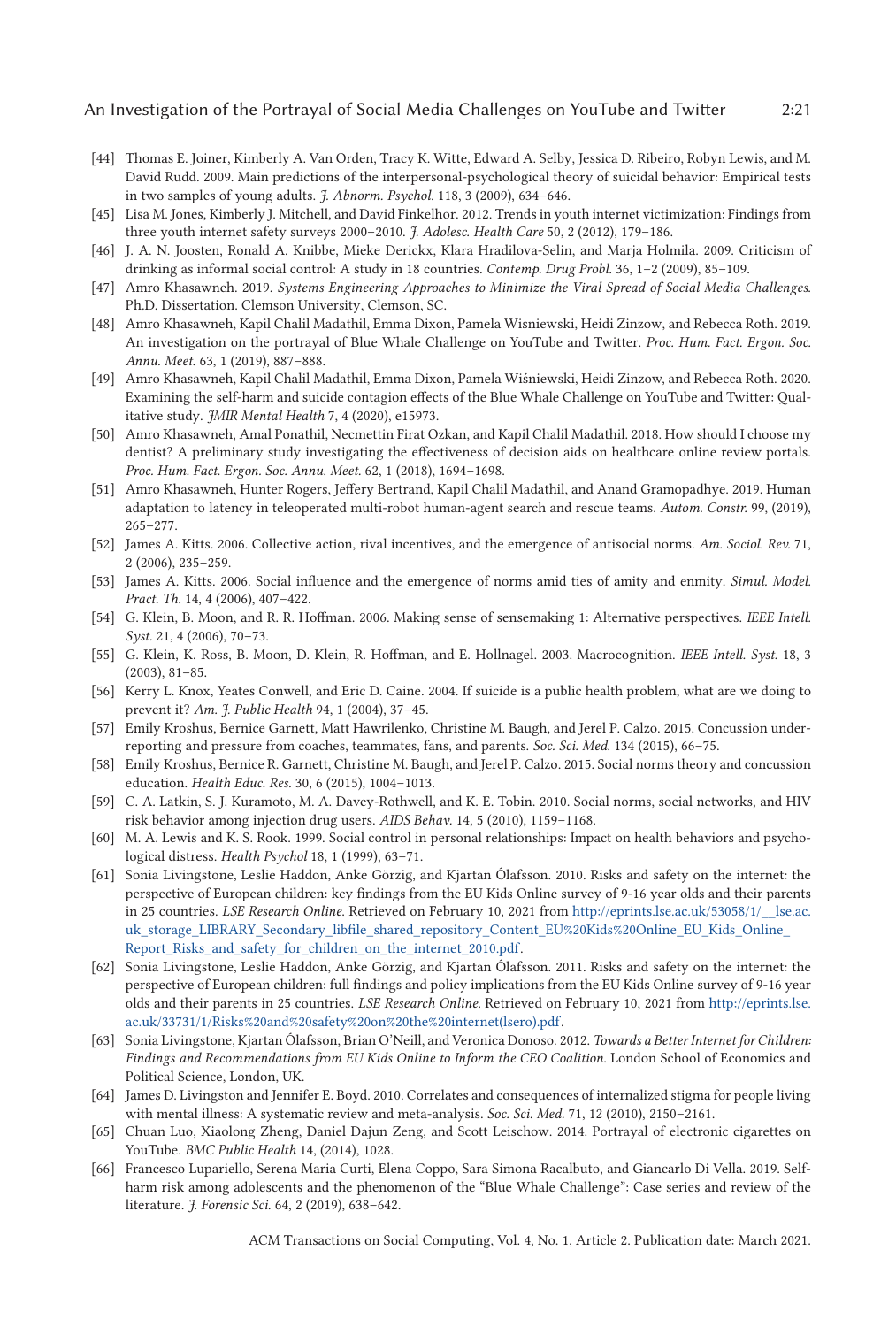- <span id="page-21-0"></span>[67] Mary Madden, Sandra Cortesi, Urs Gasser, Amanda Lenhart, and Maeve Duggan. 2012. Parents, teens, and online privacy. *Pew Internet & American Life Project*. Retrieved January 23, 2021 from [https://eric.ed.gov/?id=ED537515.](https://eric.ed.gov/egingroup count@ "003F
elax 
elax uccode `unhbox voidb@x group let unhbox voidb@x setbox @tempboxa hbox {count@ global mathchardef accent@spacefactor spacefactor }accent 3 count@ egroup spacefactor accent@spacefactor uppercase {gdef $=${{char )
- [68] Antony Maina. 2016. 20 popular social media sites right now. *Small Business Trends.* Retrieved January 23, 2021 from [http://smallbiztrends.com/2016/05/popular-social-media-sites.html.](http://smallbiztrends.com/2016/05/popular-social-media-sites.html)
- [69] Matthew Martinez. 2017. Parents and cops are worried about this chilling "48-hour challenge." Should they be? *Miami Herald*. *Retrieved October* 29, 2018 from [https://www.miamiherald.com/news/nation-world/national/](https://www.miamiherald.com/news/nation-world/national/article180181516.html) [article180181516.html.](https://www.miamiherald.com/news/nation-world/national/article180181516.html)
- [70] Kimberly J. Mitchell, Lisa M. Jones, David Finkelhor, and Janis Wolak. 2014. Trends in unwanted online experiences and sexting. University of New Hampshire Scholars Repository. Retrieved January 23, 2021 from [https://scholars.](https://scholars.unh.edu/ccrc/49/) [unh.edu/ccrc/49/.](https://scholars.unh.edu/ccrc/49/)
- [71] Nathaniel V. Mohatt, Jonathan B. Singer, Arthur C. Evans, Samantha L. Matlin, Jane Golden, Cathy Harris, James Burns, et al. 2013. A community's response to suicide through public art: Stakeholder perspectives from the finding the light within project. *Am. J. Community Psychol.* 52, 1–2 (2013), 197–209.
- [72] Daniel E. Montano and Danuta Kasprzyk. 2015. Theory of reasoned action, theory of planned behavior, and the integrated behavioral model. In *Health Behavior: Theory, Research and Practice* (5th ed.), K. Glanz, B. K. Rimer, and K. Viswanath (Eds.). Jossey-Bass, San Francisco, CA, 95–124.
- [73] Richa Mukhra, Neha Baryah, Kewal Krishan, and Tanuj Kanchan. 2019. "Blue Whale Challenge": A game or crime? *Sci. Eng. Ethics* 25, 1 (2019), 285–291.
- [74] Elizabeth L. Murnane and Scott Counts. 2014. Unraveling abstinence and relapse: Smoking cessation reflected in social media. In *Proceedings of the SIGCHI Conference on Human Factors in Computing Systems (CHI'14)*, ACM, New York, NY, 1345–1354.
- [75] Matthew K. Nock. 2008. Actions speak louder than words: An elaborated theoretical model of the social functions of self-injury and other harmful behaviors. *Appl. Prev. Psychol.* 12, 4 (2008), 159–168.
- [76] Karl-Dieter Opp. 2002. When do norms emerge by human design and when by the unintended consequences of human action? The example of the no-smoking norm. *Ration. Soc.* 14, 2 (2002), 131–158.
- [77] J. A. Pater, A. D. Miller, and E. D. Mynatt. 2015. This digital life: A neighborhood-based study of adolescents' lives online. In *Proceedings of the 33rd Annual ACM Conference on Human Factors in Computing Systems (CHI'15)*. 2305– 2314.
- [78] Jessica A. Pater, Oliver L. Haimson, Nazanin Andalibi, and Elizabeth D. Mynatt. 2016. "Hunger hurts but starving works": Characterizing the presentation of eating disorders online. In *Proceedings of the 19th ACM Conference on Computer-Supported Cooperative Work and Social Computing*. ACM, New York, NY, 1185–1200.
- [79] Jessica Pater and Elizabeth D. Mynatt. 2017. Defining digital self-harm. In *Proceedings of the 2017 ACM Conference on Computer-Supported Cooperative Work and Social Computing (CSCW'17)*. ACM, New York, NY, 1501–1513.
- [80] H. Wesley Perkins and Alan D. Berkowitz. 1986. Perceiving the community norms of alcohol use among students: Some research implications for campus alcohol education programming. *Int. J. Addict.* 21, 9–10 (1986), 961–976.
- [81] H. Wesley Perkins, David W. Craig, and Jessica M. Perkins. 2011. Using social norms to reduce bullying: A research intervention among adolescents in five middle schools. *Group Process. Intergroup Relat.* 14, 5 (2011), 703–722.
- [82] H. Wesley Perkins and Henry Wechsler. 1996. Variation in perceived college drinking norms and its impact on alcohol abuse: A nationwide study. *J. Drug Issues* 26, 4 (1996), 961–974.
- [83] H. W. Perkins, P. W. Meilman, J. S. Leichliter, J. R. Cashin, and C. A. Presley. 1999. Misperceptions of the norms for the frequency of alcohol and other drug use on college campuses. *J Am. Coll. Health* 47, 6 (1999), 253–258.
- [84] D. P. Phillips. 1974. The influence of suggestion on suicide: Substantive and theoretical implications of the Werther effect. *Am. Sociol. Rev.* 39, 3 (1974), 340–354.
- [85] Agnes Ng May Phing and Rashad Yazdanifard. 2014. How does ALS Ice Bucket Challenge achieve its viral outcome through marketing via social media? *Global J. Manag. Bus. Res.* 14, 7 (2014), 1–7.
- [86] Amal Ponathil, Sruthy Agnisarman, Amro Khasawneh, Shraddhaa Narasimha, and Kapil Chalil Madathil. 2017. An empirical study investigating the effectiveness of decision aids in supporting the sensemaking process on anonymous social media. *Proc. Hum. Fact. Ergon. Soc. Annu. Meet.* 61, 1 (2017), 798–802.
- [87] Amal Ponathil, Anand Gramopadhye, and Kapil Chalil Madathil. 2020. Decision aids in online review portals: An empirical study investigating their effectiveness in the sensemaking process of online information consumers. *Multimodal Technol. Interact.* 4, 2 (2020), 32.
- [88] Amal Pradeep Ponathil, Amro Khasawneh, Kaileigh Byrne, and Kapil Chalil Madathil. 2020. Factors affecting the choice of a dental care provider by older adults based on online consumer reviews. *IISE Trans. Healthc. Syst. Eng.* Published online December 21, 2020.
- [89] D. A. Prentice and D. T. Miller. 1993. Pluralistic ignorance and alcohol use on campus: Some consequences of misperceiving the social norm. *J. Pers. Soc. Psychol.* 64, 2 (1993), 243–256.
- [90] Amanda Purington and Janis Whitlock. 2010. Non-suicidal self-injury in the media. *Prev. Res.* 17, 1 (2010), 11–14.